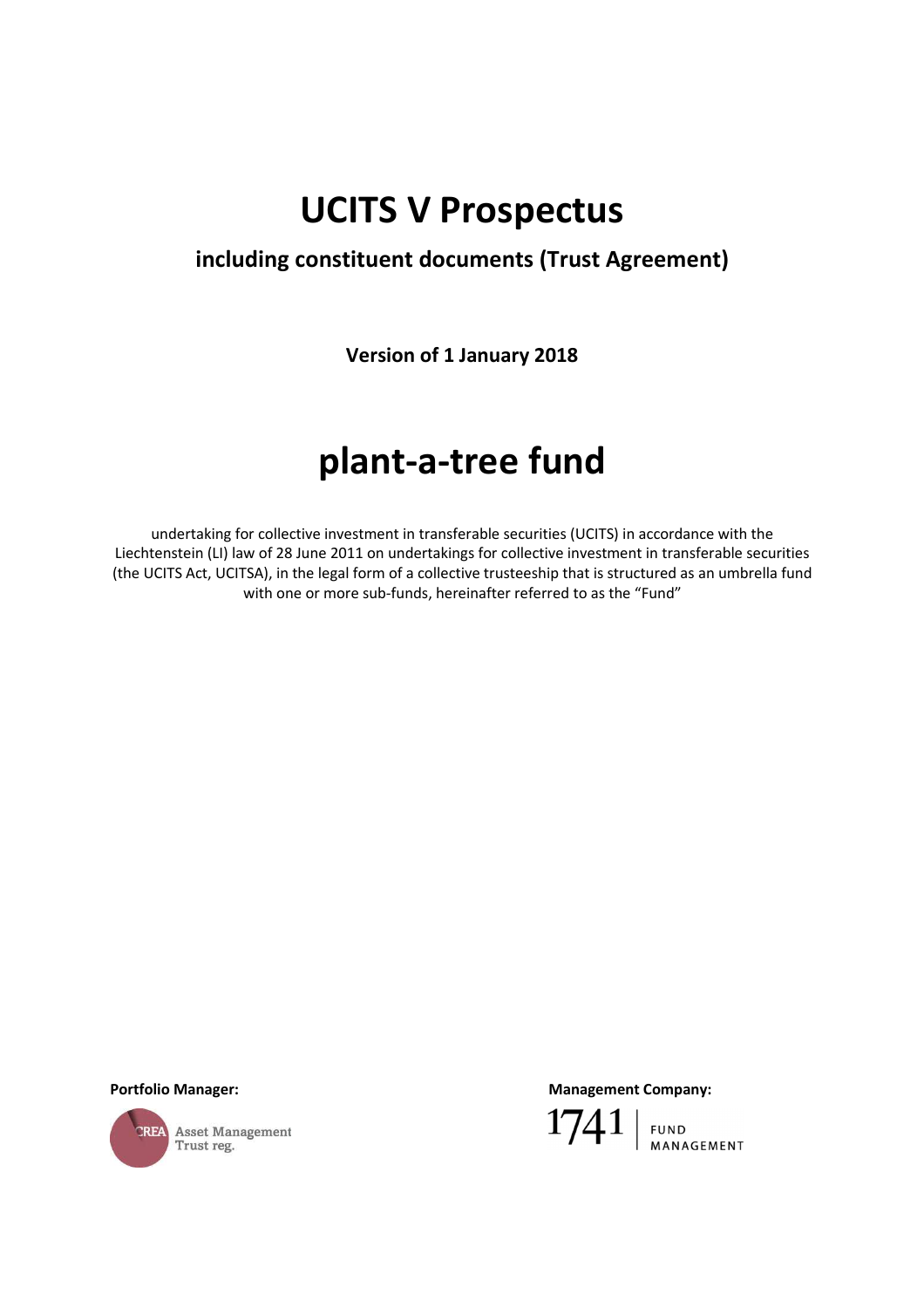# **Tabel of contents**

| 2. |  |
|----|--|
| 3. |  |
|    |  |
| 4. |  |
| 5. |  |
| 6. |  |
| 7. |  |
| 8. |  |
|    |  |
|    |  |
|    |  |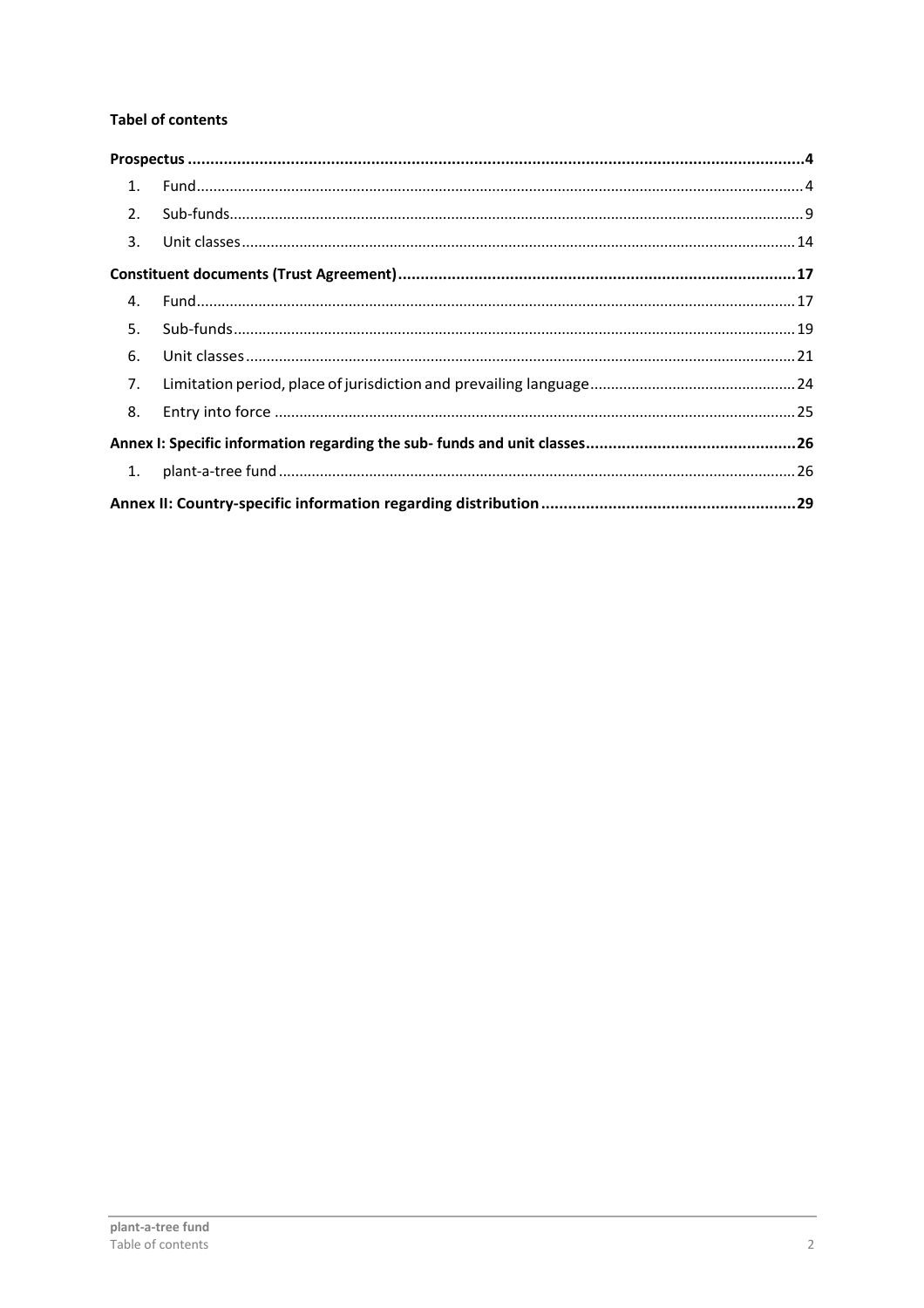Upon acquiring units every investor acknowledges the Prospectus including constituent documents (Trust Agreement), as duly amended. The Management Company may decide at any time to amend the Prospectus, including the constituent documents (Trust Agreement). Pursuant to Art. 73 UCITSA the constituent documents form an integral part of the Prospectus and are appended to the Prospectus.

Pursuant to Art. 71 para. 1 UCITSA this Prospectus must contain at least the information envisaged in Annex Schedule A UCITSA if such information is not already contained in the constituent documents; if it is, reference shall be made to the constituent documents. In addition, the Prospectus must include a summary of remuneration policies and practices (Art. 71 para. 1a UCITSA) as well as information on investments and derivatives and, where applicable, a statement on high volatility (Art. 72 UCITSA).

Units are acquired on the basis of the Prospectus, the constituent documents, key investor information documents (KIID) as well as the most recent annual report and, if already published, the next semi-annual report (hereinafter referred to as the "Sales Documents"); if the closing date of the annual report was more than eight months ago, a semi annual report will in any event be provided. The KIID must be made available free of charge well in advance of the acquisition.

Information will not be considered authorised or reliable unless part of the Sales Documents. It is not permitted to provide information or statements which differ from the Sales Documents. The Management Company will not be liable if and insofar as any information or statements are provided which differ from the Sales Documents.

This Prospectus does not constitute an offer or invitation to subscribe to units by a person in a legal system in which the extension of such an offer or invitation is illegal or in which the person extending the offer or invitation is not qualified to do so or in which the offer is made to a person to whom the extension of such an offer or invitation is illegal.

Potential investors should inform themselves as to the possible tax consequences, the legal requirements and any foreign-exchange restrictions or exchange control requirements which they might encounter under the laws of the countries of their citizenship, residence or domicile and which might be relevant to the subscription, holding, conversion, redemption or sale of units.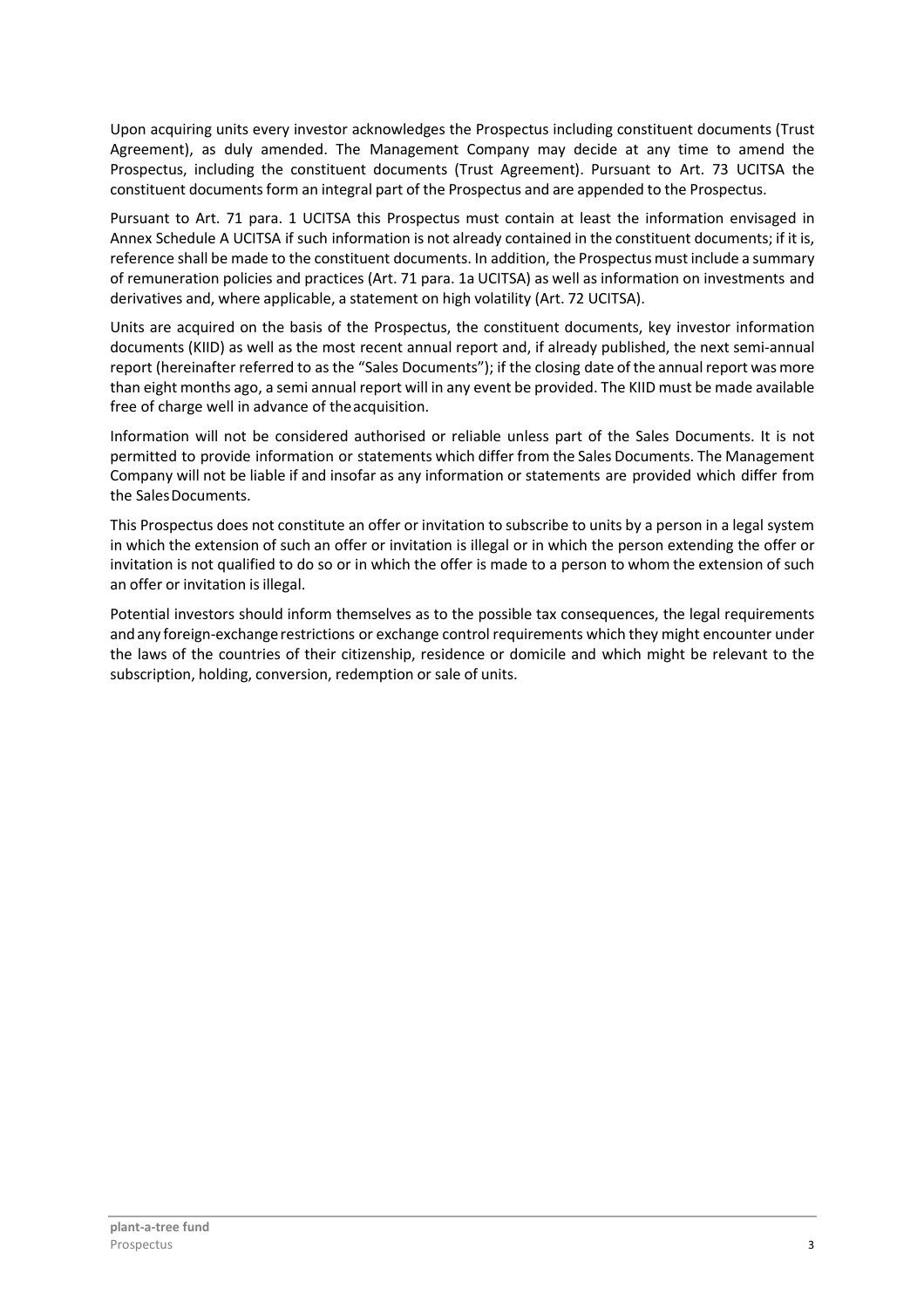# **Prospectus**

# **1. Fund**

The Fund is structured as an umbrella fund with one or more sub-funds, which are separate entities with regard to property law and liability, i.e. recourse for liabilities incurred by a sub-fund can only be had against that sub-fund's assets. Additional sub-funds may be added at any time.

The investors participate in the assets of the relevant sub-fund in proportion to the number of units they have acquired. Individual investors are only personally liable up to the amount that they have invested.

Every sub-fund has one or more unit classes and all of the units within the same unit class confer the same rights. Where several unit classes are issued, the rights between these units classes may vary.

The specific characteristics of the sub-funds and unit classes are defined in Annex I.

Investor meetings are not envisaged. Neither investors nor their heirs nor any other rightsholders may request changes to or the division or dissolution of the Fund, individual sub-funds or unit classes.

# **1.1. Key data**

1.1.1. Designation

plant-a-tree fund

1.1.2. Member state of origin

Liechtenstein (LI)

1.1.3. Responsible supervisory authority

Finanzmarktaufsicht (FMA), 9490 Vaduz, Liechtenstein (LI)

1.1.4. Date of initial authorisation by the responsible supervisory authority

20.11.2008

1.1.5. Date of entry in the Commercial Register

26.11.2008

1.1.6. Duration

Unbegrenzt

1.1.7. Annual financial statement

31st December

# **1.2. Management Company**

The Management Company shall be entitled to make dispositions in its own name but for the account of the investors regarding the Fund assets in accordance with the relevant statutory provisions and the constituent documents and to exercise all the associated rights.

1.2.1. Company name, legal form, registered office and headquarters

1741 Fund Management AG, Aktiengesellschaft, 9490 Vaduz, Liechtenstein (LI)

1.2.2. Member state of origin

Liechtenstein (LI)

1.2.3. Date of entry in the Commercial Register

24.05.2013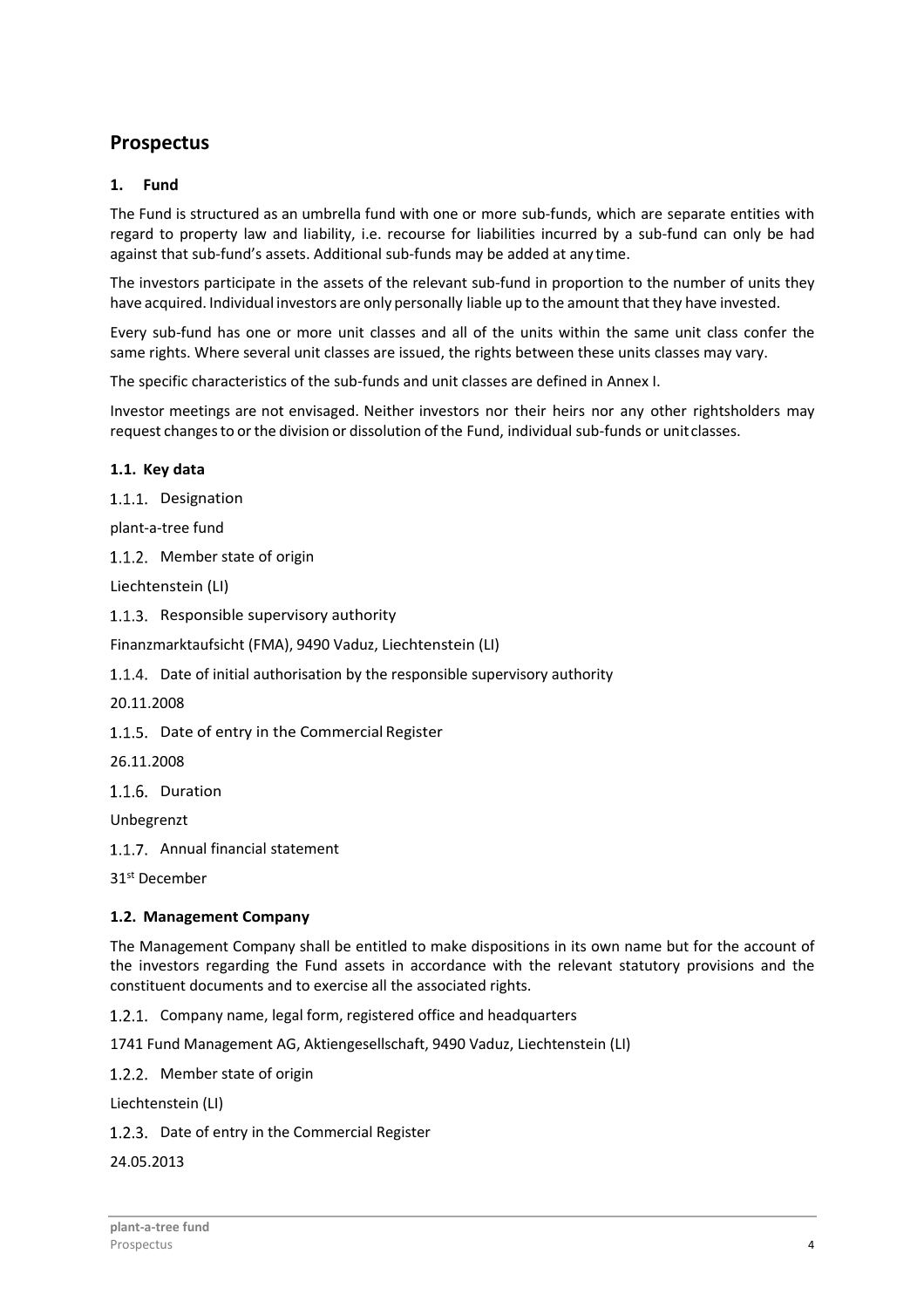# 1.2.4. Duration

open-end

1.2.5. Subscribed and paid-in capital

Current status as per commercial register at the location of the Management Company's registered office:: Amt für Justiz (AJU), 9490 Vaduz, Liechtenstein (LI)

# 1.2.6. Board of Directors and Executive Board

Current status as per commercial register at the location of the Management Company's registered office: Amt für Justiz (AJU), 9490 Vaduz, Liechtenstein (LI)

# 1.2.7. Information on other managed investment funds

Current status as per the register of the responsible supervisory authority at the location of the Management Company's registered office: Finanzmarktaufsicht (FMA), 9490 Vaduz, Liechtenstein (LI)

#### 1.2.8. Delegation of duties

Pursuant to Art. 22 UCITSA, the Management Company may delegate some of its duties to third parties with a view to ensuring that its business is conducted more efficiently. Such delegation of duties shall be regulated by an agreement concluded between the Management Company and the third party concerned.

#### 1.2.8.1. List of delegated duties

For specific information, see Annex I and, where applicable, Annex II.

1.2.8.2. Investment advisor or external consultancy firm if remuneration is debited from the assets of the Fund.

For specific information, see Annex I.

- The details of delegated duties, if any, shall be set out in an agreement concluded with the Management Company.
- Other significant activities of the Investment Advisor or external consultancy firm: see commercial register at the location of the registered office of the Investment Advisor or the external consultancy firm

#### 1.2.9. Remuneration policies and practices

The Management Company shall be subject to the supervisory requirements imposed by the UCITSA on management companies and those imposed by the Alternative Investment Fund Managers Act (*Gesetz über die Verwalter alternativer Investmentfonds* – AIFMA) on Alternative Investment Fund Managers (AIFM) with regard to remuneration policies and practices. In addition, the Management Company's remuneration guideline, which lays down consistent standards for configuring the company's remuneration scheme, shall apply. Among other things, said guideline sets out remuneration principles governing the configuration of variable remuneration components and the main remuneration parameters. In implementing this guideline the aim is to put in place a consistent and sustainable system of remuneration without creating misplaced incentives to take on excessive levels of risk.

A summary of the essential content of the remuneration directive is published on www.1741fm.com. At the investor's request, standard printed versions of the information issued by the Management Company are also available free of charge.

#### 1.2.10. Placing orders to trade with other entities for execution

Information on the principles for placing orders to trade with other entities for execution and significant changes in respect thereof is available on our website at www.1741fm.com.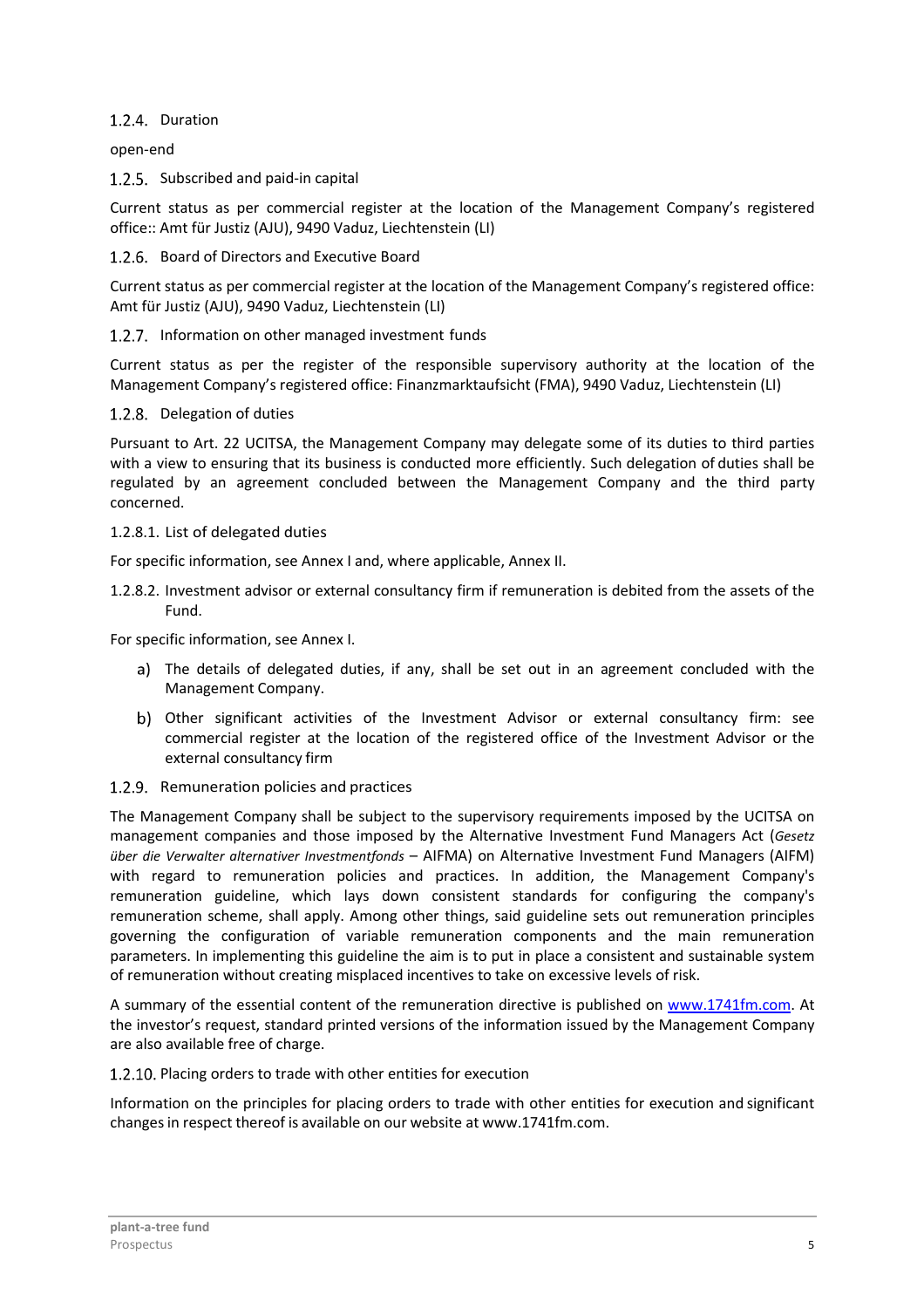# 1.2.11. Strategies for the exercise of voting rights

A brief explanation of how the Management Company exercises its voting rights is available on our website at www.1741fm.com.

Upon request from an investor, the Management Company will also provide him/her with further information free of charge.

#### 1.2.12. Handling of complaints

Information on the Management Company's complaints procedure is available on our website at www.1741fm.com.

# **1.3. Depositary**

The task of holding the assets in safe keeping shall be assigned to a single Depositary in Liechtenstein (LI).

1.3.1. Identity, duty and conflicts of interest of the Depositary

VP Bank AG, Aktiengesellschaft, 9490 Vaduz, Liechtenstein (LI)

The duties of the Depositary and its liability are based on the UCITSA and the relevant ordinance, as updated from time to time, the depositary contract and the constituent documents of the Fund. The Depositary acts independently of the Management Company and exclusively in the interests of investors. It holds, for the Fund's account, financial instruments that can be safe-kept in custody in separate accounts, which are opened in the name of the Fund or the Management Company acting for the Fund, and it monitors whether the Management Company's instructions in respect of the assets comply with the provisions of the UCITSA and the constituent documents. For these purposes, the Depositary monitors, in particular compliance with investment restrictions and leverage thresholds by the Fund.

In addition, the Depositary shall ensure that

- a) the sale, issue, repurchase, redemption and cancellation of units are effected in accordance with the UCITSA and the constituent documents;
- b) the value of the units of the Fund is calculated in accordance with the UCITSA and the constituent documents;
- in transactions involving the assets of the Fund any consideration is remitted to the Fund within the usual time limits;
- the income of the Fund is applied in accordance with the UCITSA and the constituent documents;
- e) the cash flows of the Fund are properly monitored, that all payments made by, or on behalf of, investors upon the subscription of units of the Fund have been received, and that all cash of the Fund has been booked in accordance with the UCITSA and the constituent documents.

In addition, the Depositary will maintain a unit register for the Fund or sub-funds on behalf of the Management Company.

Up-to-date information on depositaries and their duties and conflicts of interest may be obtained directly from their registered office or online at www.vpbank.li.

1.3.2. Duties delegated by the Depositary, delegates and sub-delegates, conflicts of interest that may arise from such a delegation

The Depositary may delegate its custodial duties, in whole or in part, to other banks, financial institutions or recognised clearing houses which satisfy the statutory requirements ("sub-custodians").

Custody of assets held for the Fund may be delegated to the sub-custodian mentioned on the website of VP Bank AG at www.vpbank.li.

Conflicts of interest may arise from the delegation of custodial duties to the respective sub-custodians, in particular where the sub-custodian is an affiliate of the Depositary (e.g. the Depositary could prefer its affiliate over other equivalent companies in connection with the delegation of custodial duties or the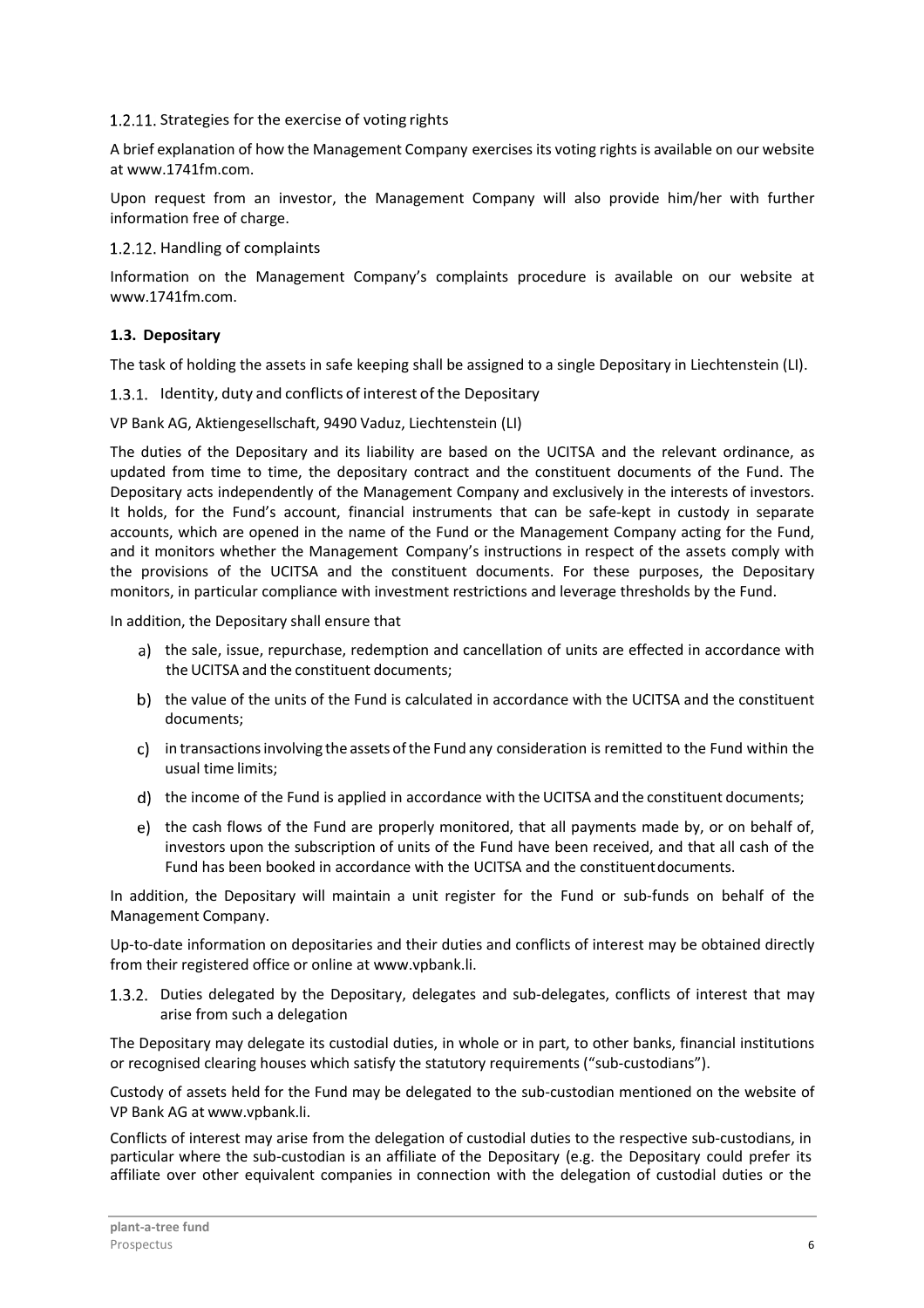selection of a sub-custodian). In addition, conflicts of interest could arise between the Depositary and the Fund's other service providers. The Depositary shall have appropriate structures in accordance with the applicable legal provisions to avoid potential conflicts of interests which could arise from the delegation of custodial duties and in relation to other service providers of the Fund. If conflicts of interest cannot be avoided, the Depositary shall identify, monitor, and where applicable, disclose those conflicts of interest and resolve them in the interests of investors.

According to information from the Depositary, there are, at the current time, no conflicts of interest from any delegations of custodial duties or in relation to other service providers of the Fund.

# **1.4. Certified Auditors of the Fund**

ReviTrust Grant Thornton AG, 9494 Schaan, Liechtenstein (LI)

# **1.5. Notices to investors**

Availability of the Sales Documents and information on the past performance of the Fund

The Fund's official publication medium is the LAFV (Liechtensteinischer Anlagefondsverband), 9495 Triesen, Liechtenstein (LI), www.lafv.li.

The annual and semi-annual reports will be published in the publication medium within the statutory time limit.

If the Fund is distributed outside the member state of origin, see Annex II for specific information.

# **1.6. Summary information on tax regulations**

# 1.6.1 Fund assets

Any Liechtenstein fund in the legal form of an (contractual) investment company or a collective trusteeship is liable without restriction to tax in Liechtenstein and is subject to income tax. The investment income on the assets under management constitutes tax-exempt income.

#### 1.6.2. Stamp taxes on the issue and negotiation of securities

Pursuant to the Customs Union Agreement between Switzerland and Liechtenstein, Swiss stamp duty law is also applicable in Liechtenstein. For the purposes of Swiss stamp duty legislation, therefore, the Principality of Liechtenstein is treated as part of Switzerland. The creation (issue) of units of an investment fund is not subject to issue tax or transfer stamp tax if one of the parties or an intermediary is a Swiss securities dealer. Redemptions of investors' units are exempt from transfer stamp tax. The Liechtenstein investment fund or collective trusteeship is treated as an investor exempt from transfer stamp tax.

#### 1.6.3. Withholding taxes

A fund in the legal form of a contractual investment company or a collective trusteeship is not liable to tax at source in the Principality of Liechtenstein, and in particular is not liable to coupon or withholding tax. Foreign income and capital gains realised by a fund in the legal form of a contractual investment company or a collective trusteeship or of any of its sub-funds (segments) may be subject to the deductions of withholding tax applicable in the host country of the investments concerned. These provisions are subject to any double taxation agreements that are in force.

#### 1.6.4. Persons with tax domicile in Liechtenstein

#### 1.6.4.1. Natural persons

Private investors domiciled (resident for tax purposes) in the Principality of Liechtenstein must declare their units as assets, for which a standardised annual return on assets (projected return) is calculated. Any profit distributions or reinvested profits by the Fund in the legal form of a contractual investment company or a collective trusteeship or of any of its sub-funds (segments) are exempt from income tax. The capital gains realised on the sale of units are exempt from income tax. Capital losses may not be deducted from taxable income.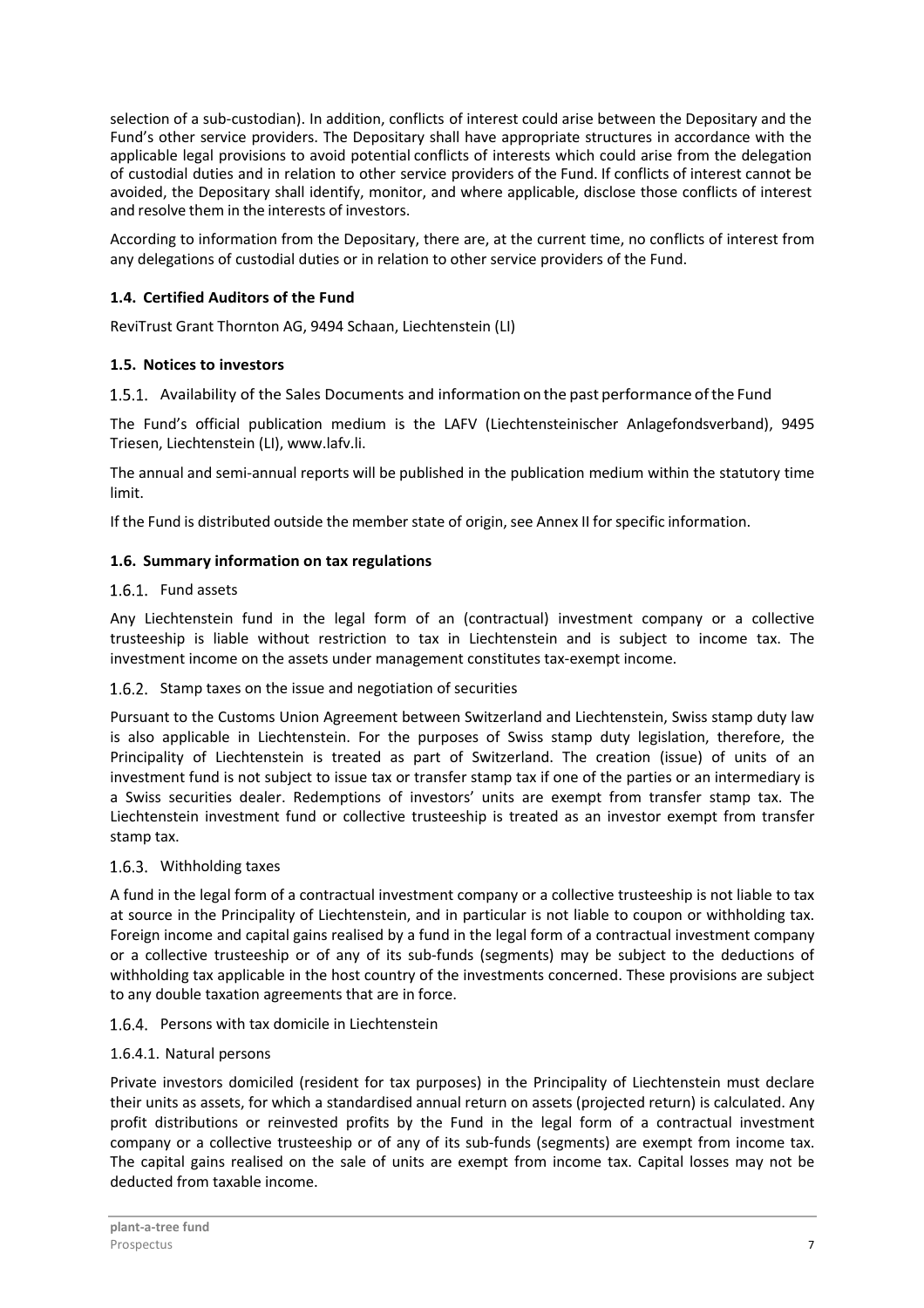# 1.6.4.2. Legal entities

In the case of a legal entity whose registered office or place of effective management is in the Principality of Liechtenstein, income is allocated to the unit holder, irrespective of whether it is in the form of profit distributions or reinvested profits by the fund in the legal form of a contractual investment company or a collective trusteeship or of any of its sub-funds (segments). Income tax exemptions may be applied to the allocated income insofar as it is possible to provide a breakdown of the income. Capital losses may be deducted. However, any such losses claimed will be subject to taxation in the event of any subsequent reversal of impairment.

# 1.6.5. Persons with tax domicile outside Liechtenstein

For investors domiciled (resident for tax purposes) outside the Principality of Liechtenstein, taxation and the other fiscal consequences of holding or buying and selling investors' units will depend on the tax legislation of the country of domicile or, where applicable, on the terms of any bilateral tax treaty between that country and the Principality of Liechtenstein.

# 1.6.6. Disclaimer

The above tax information is based on the law and legal practice as currently known in Liechtenstein. It is therefore expressly subject to any changes in legislation, legal practice or the regulations and practices of the tax authorities in Liechtenstein and abroad.

Investors are strongly advised to consult their own professional advisor on the tax consequences of these investments. The Management Company, the Asset Manager, the depositary and their authorised agents do not provide any form of tax advice. They therefore cannot be held liable for the individual tax consequences for investors who hold, buy or sell units of the Fund or receive income from it.

# **1.7. Countries in which the Fund is distributed**

1.7.1. Measures relating to payments to unit holders, unit redemptions and dissemination of information (in all countries in which the Fund is distributed).

If the Fund is distributed outside the member state of origin, see Annex II for specific information.

Where Annex II exists, the information contained in it is based on the law of the particular country in which the Fund is distributed, is not subject to examination by the responsible supervisory authority of the member state of origin and is not covered by any approval granted by said authority.

# 1.7.2. Sales restrictions

There are some countries in which the Fund is not authorised for distribution. The dissemination of Sales Documents (e.g. a Prospectus, including constituent documents, key investor information (KIID) and the annual and semi-annual reports) in jurisdictions other than the member state of origin may be subject to restrictions. Persons coming into possession of these documents shall be obliged to inform themselves of the requirements that apply in their own country. These Sales Documents do not constitute an offer in any jurisdiction in which such an offer is prohibited by law or to any person to whom it would be illegal to make such an offer. The issue and redemption of units of this Fund abroad are governed by the legal provisions in force in the country concerned.

In particular, the Fund units have not been registered pursuant to the United States Securities Act of 1933 and must not be offered, sold, forwarded or delivered directly or indirectly in the United States, to citizens or residents of the United States, or to corporations or other legal entities established or administered under United States law, except in connection with a transaction that does not violate said Act. For the purposes of these Sales Documents, the term "United States" means the United States of America, all its Federal States, territories and possessions and all areas under its jurisdiction. Citizens of the United States who are resident outside the United States may become beneficial owners of Fund units in accordance with Regulation S of the Securities Act Release No. 33- 6863 (2 May 1990).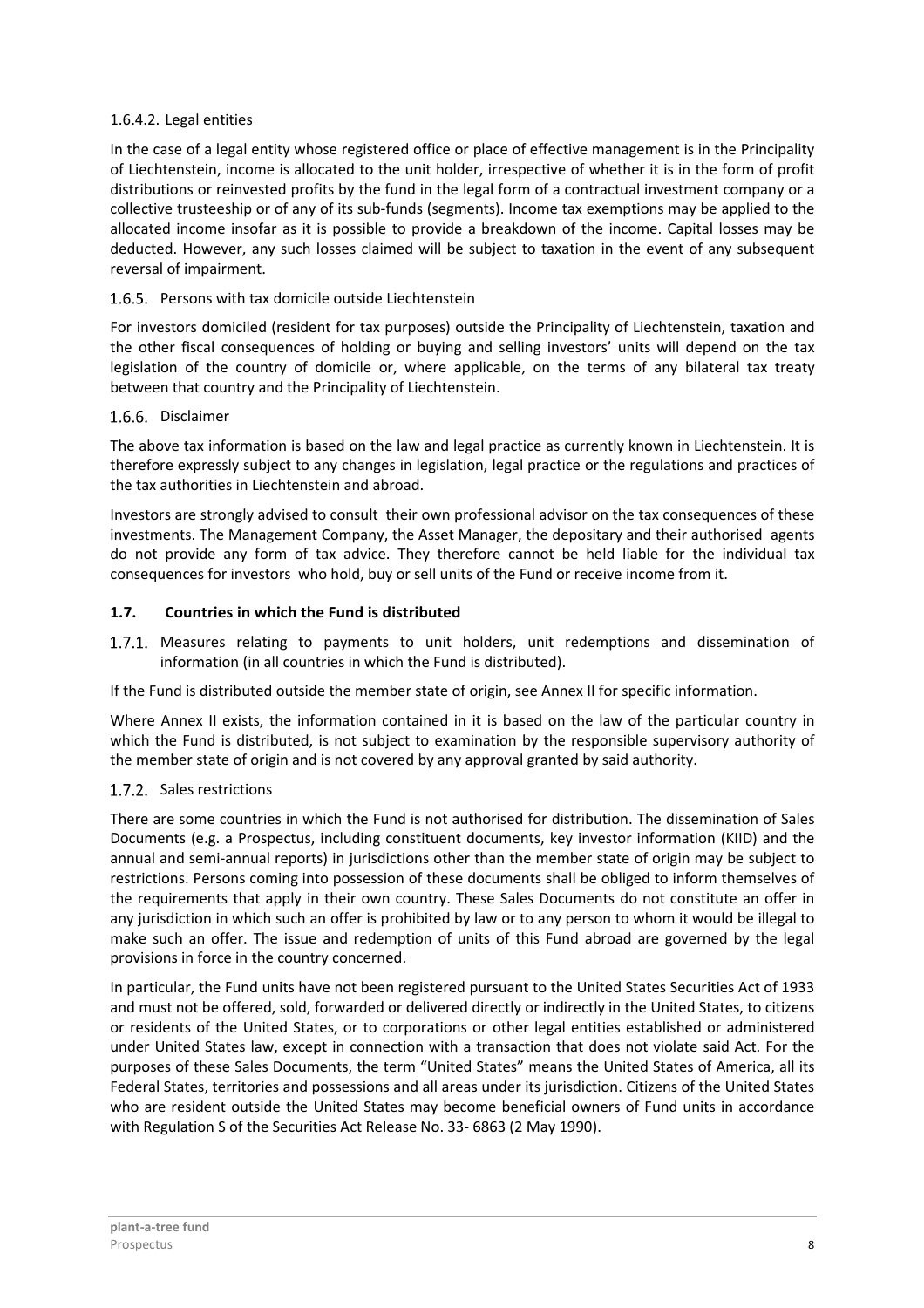# **1.8. Provisions governing amendments and dissolution (liquidation)**

See constituent documents.

#### **2. Sub-funds**

#### **2.1. Investment principles**

2.1.1. Investment objective and investment policy

For specific information, see Annex I.

2.1.2. Authorised investments (and any associated restrictions)

For specific information, see Annex I.

2.1.3. Maximum management fees for UCITS and/or UCIs whose units are to be acquired

If units of other UCITS or UCIs are managed – directly or by delegation – by the Management Company of the Fund or by another company with which the Management Company of the Fund is linked by common management, control or a qualified holding, neither the Fund's Management Company nor the other company may charge fees for the subscription to or redemption of units in the UCITS.

If these investments represent a substantial proportion of the Fund's assets, the Prospectus must provide information about the maximum management fees and the annual report must provide information about the maximum percentage of management fees that have to be borne by the Fund itself and by the UCI of which units have been acquired ("estimated costs at the indirect investment level").

For specific information, see Annex I.

2.1.4. Primary investment in instruments other than securities or money market instruments or tracking an equity or bond index

If the Fund tracks an equity or bond index, mention of this must be made in the Prospectus and advertising in a prominent place.

For specific information, see Annex I.

#### **2.2. Investment techniques and instruments**

Because of their composition or the techniques and instruments employed, the sub-funds may in some cases display heightened volatility.

#### 2.2.1. Derivatives

2.2.1.1. Permissibility of transactions involving derivatives, use of derivatives, impact on risk profile

Any use of derivatives must be within the bounds laid down by law and in compliance with the investment restrictions. The same shall apply when a derivative is embedded in a security or money market instrument. Index-based derivatives shall be regarded as single entities, no account being taken of the individual components of the index. Insofar as compatible with investor protection and the public interest, investments in index-based derivatives shall not count towards the legally prescribed issuer limits.

When calculating overall risk, allowance shall be made for derivatives at their contract value, i.e. the volume indirectly controlled via the derivative.

Derivatives may be used for the purposes of hedging, efficient sub-fund management, achieving additional income and/or as part of investment strategy. Where derivatives are used to hedge investment positions, such hedging may cover both existing and foreseeable future risks.

For specific information, see Annex I.

2.2.1.2 Risk management methods

The Fund employs the commitment approach to risk measurement.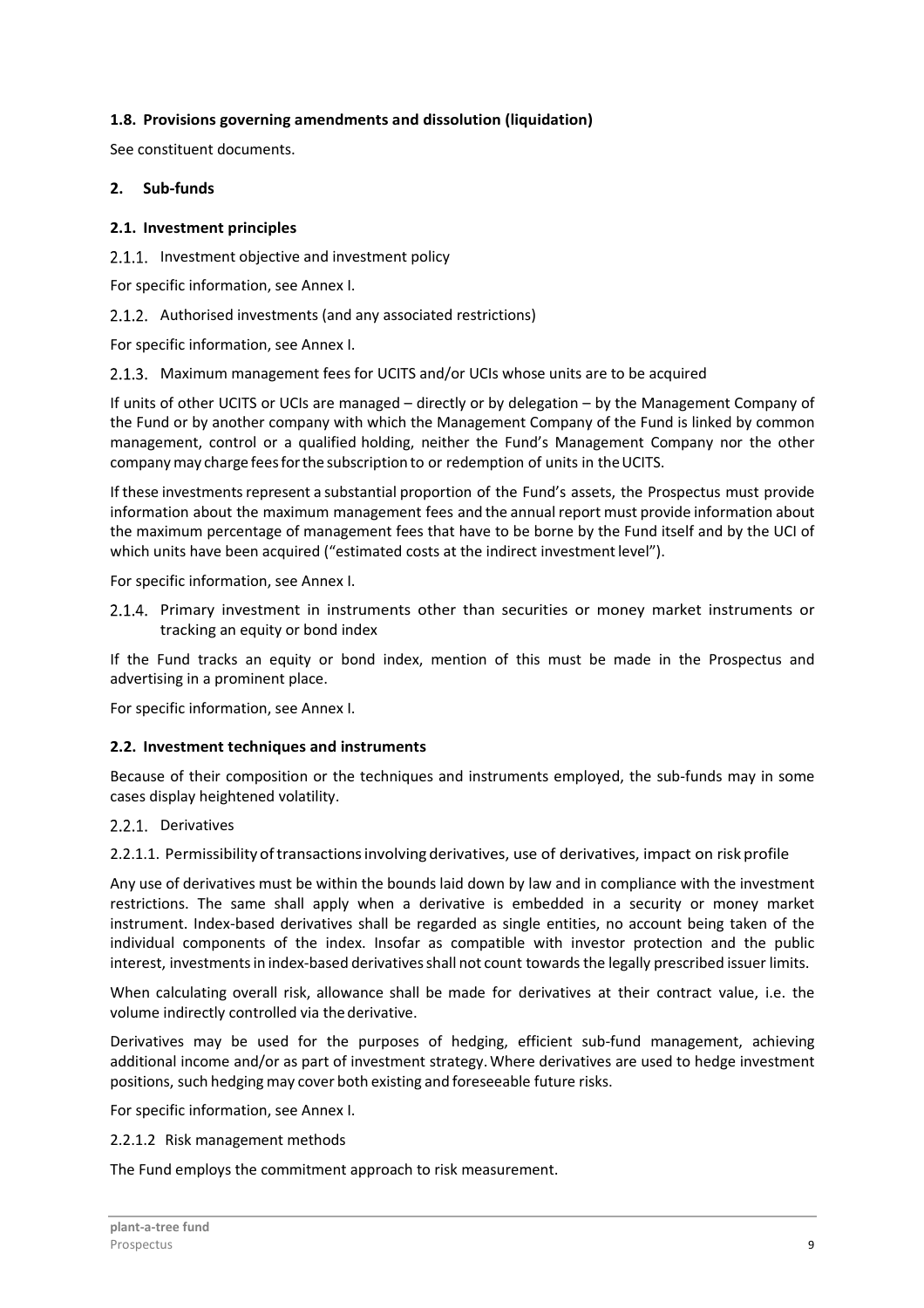With the commitment approach, the total risk associated with derivatives must not exceed the total net asset value of the sub-fund concerned. In measuring the overall risk, account must be taken of the market value of the underlyings, the default risk, future market fluctuations and the time required to liquidate positions.

The risk arising from derivatives must never exceed the stipulated risk limit. The risk limit shall include any borrowings by the Fund.

Für spezifische Angaben siehe Anhang I.

#### 2.2.2. Securities Lending

The Fund shall not engage in securities lending operations.

2.2.3. Securities repurchase agreements and reverse repurchase agreements

The Fund shall not engage in securities repurchase agreements.

# 2.2.4. Borrowing

Where borrowings are undertaken, they shall be limited to temporary loans that must not exceed 10% of the sub-fund assets. This limit shall not apply to acquisition of foreign currency by means of back-to- back loans.

For specific information, see Annex I.

#### 2.2.5. Collateral policy

In connection with OTC (over-the-counter) transactions and techniques for efficient sub-fund management, the Management Company may accept collateral in its own name and for the account of the sub-fund which can be used to reduce the counterparty risk assumed.

If the Management Company accepts collateral, it must comply with the statutory provisions and the duties and requirements prescribed in the guidelines of the competent supervisory authorities, in particular regarding liquidity, assessment, the credit rating of the issuer, correlation, diversification, risks in connection with the management, custody, marketability and reuse of collateral. In particular, collateral must satisfy the following requirements:

- a) Any collateral received other than cash or sight deposits must be highly liquid and traded on a regulated market or on a multilateral trading facility with transparent pricing.
- Collateral must be evaluated on at least a daily basis and assets that exhibit high price volatility should not be accepted as collateral unless suitably conservative haircuts are in place.
- The issuer of the collateral must have a high credit rating.
- The collateral received must not have been issued or guaranteed by a counterparty or a company belonging to the counterparty's group, and must not be expected to display a high correlation with the performance of the counterparty.
- e) Collateral should be sufficiently diversified in terms of country, markets and issuers; the overall risk exposure to a single issuer must not exceed 20% of the sub-fund's net asset value after aggregation of all collateral received.
- Collateral received must be capable of being fully enforced at any time without reference to or approval from the counterparty.

The Management Company shall determine the level of collateral required and the haircut based on the applicable risk diversification provisions and with consideration given to the nature and characteristics of the transactions and assets such as the credit standing of the counterparties and the price volatility, as well as the outcome of any stress tests performed.

When determining a haircut, the Management Company will apply a consistent haircut policy.

If an issuer or a collateral is rated differently by Standard & Poor's, Moody's or Fitch, the Standard & Poor's rating shall be taken as the primary reference. Where no Standard & Poor's rating is available for an issuer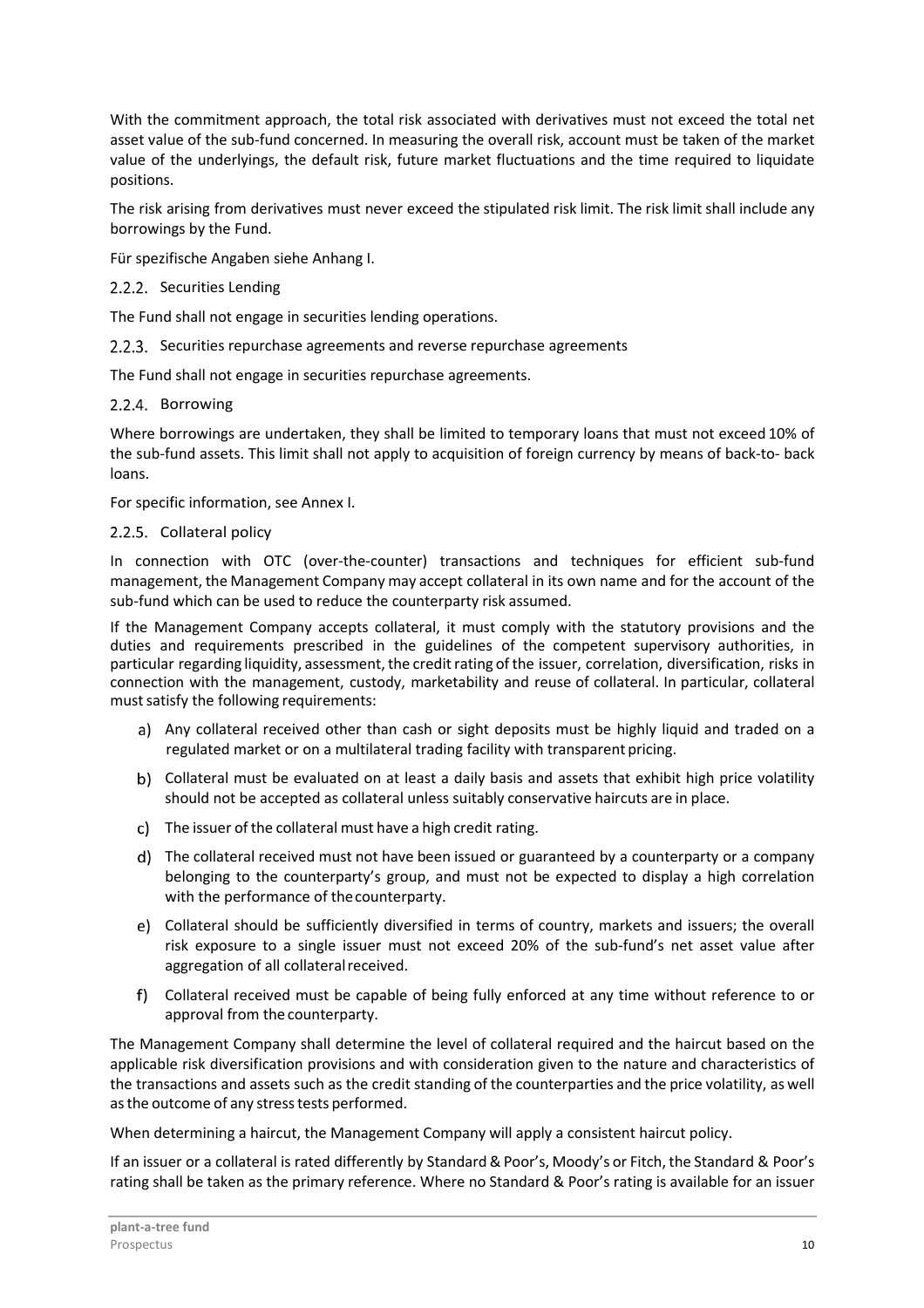or collateral, an equivalent rating from Moody's may be used, and where no Moody's rating is available, a rating from Fitch may be used.

The Management Company is entitled to restrict the inclusion of certain countries and equity indices in the list of permitted countries or benchmark indices, or to exclude them from the list, or more generally to restrict the collateral counterparties are permitted to provide. Accordingly, the Management Company reserves the right in relation to counterparties to, among other things, increase the haircuts on collateral in the event of an unusually volatile market so that the sub-fund has higher collateral for the purposes of reducing counterparty risk.

The Management Company shall not sell, reinvest or pledge collateral received (including sight deposits).

# **2.3. Risk profile and general risks**

The value of Fund units depends on the investment objective, policy and strategy and on the market performance of the individual investments and cannot reliably be ascertained in advance. The value of a unit may rise above or fall below the issue price at any time. There is no guarantee that investors will recover their capital investment.

Potential investors should be clear about the associated risks and should not make an investment decision until they have obtained comprehensive advice from their legal, tax and financial advisors, auditors or other experts on whether an investment in Fund units is suitable in the light of the investor's personal financial and tax circumstances.

Some of the potential risks are briefly discussed in this section. It should be noted, however, that this is not an exhaustive list of all the possible risks.

#### **Issuer risk (default risk)**

Where an issuer's solvency deteriorates or the issuer becomes insolvent, the result is the loss of at least some of the sub-fund's investment.

#### **Counterparty risk**

Counterparty risk is the risk that performance of transactions concluded for the sub-fund's account will be jeopardised by cash flow difficulties or insolvency on the part of the counterparty.

#### **Collateral management risk**

If the Fund or sub-fund enters into OTC transactions, it may as a result be exposed to risks related to the creditworthiness of the OTC counterparties: when concluding futures contracts, options or swaps or using other derivatives techniques, the Fund or sub-fund bears the risk that an OTC counterparty will fail (or be unable) to meet its obligations in respect of one or more specific contracts. The counterparty risk may be reduced by the provision of collateral. If an OTC counterparty must provide the Fund or sub-fund with collateral under an applicable agreement, such collateral will be held by or for the Depositary for the benefit of the respective sub-fund. Bankruptcy, insolvency or any other credit default events on the part of the Depositary or any institution in its sub- depositary or correspondent bank network may cause the Fund's rights in connection with the collateral to be deferred or restricted in another manner. If the Fund must provide an OTC counterparty with collateral under an applicable agreement, such collateral is to be transferred to the OTC counterparty as agreed between the Fund and the OTC counterparty. Bankruptcy, insolvency or any other credit default events on the part of the OTC counterparty, the Depositary or any institution in its sub-depositary or correspondent bank network may cause the Fund's rights or recognition in connection with the collateral to be deferred, restricted or even excluded, as a result of which the Fund could be forced to meet its obligations pertaining to the OTC transaction without recourse to any collateral provided in advance to cover such obligations.

#### **Derivative risk**

A sub-fund's economic risk associated with an asset is reduced as much as possible by using derivative instruments to hedge the asset. At the same time, this means, however, that – should the sub-fund's hedged asset increase in value – the sub-fund will not participate in the increase.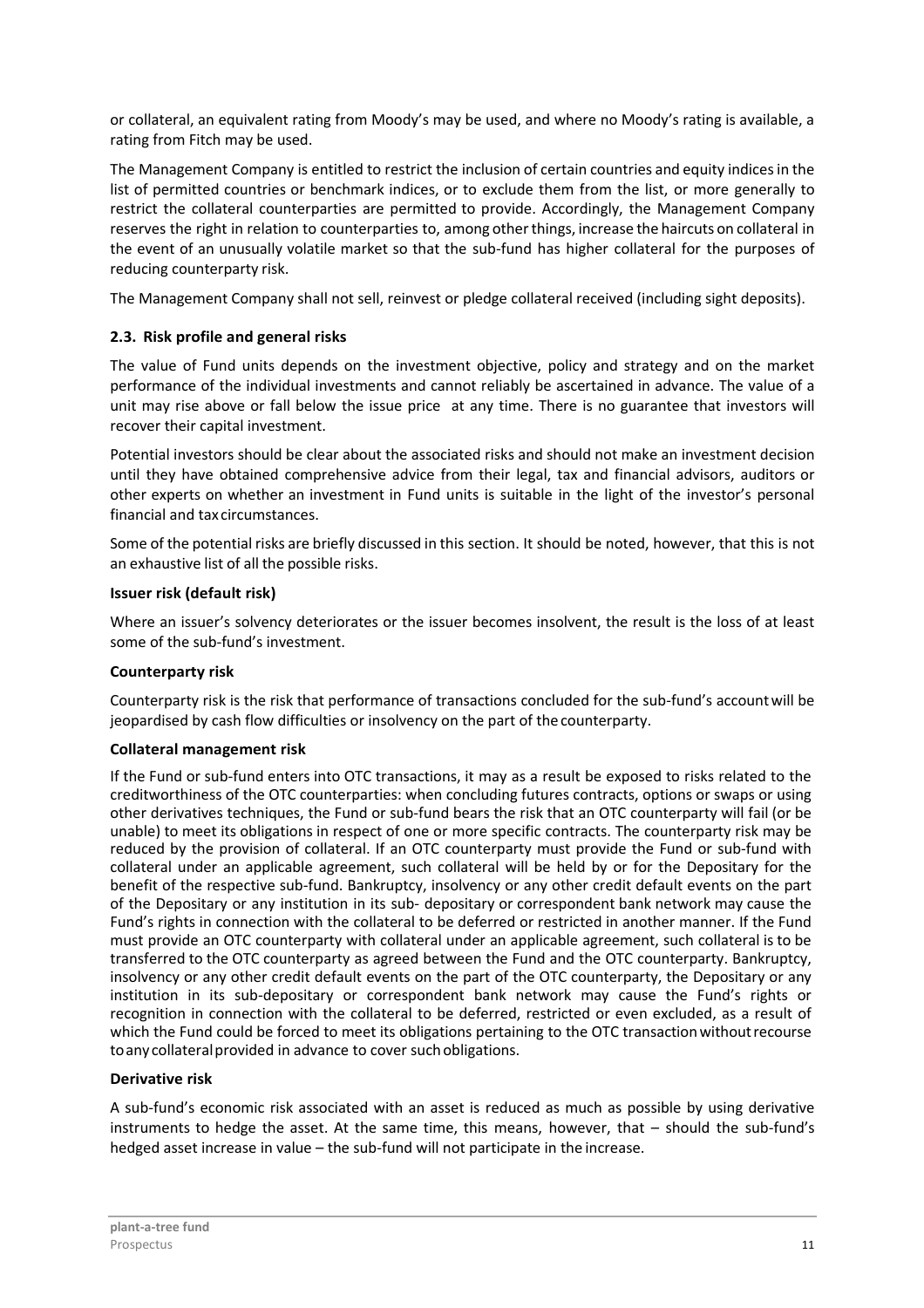By using derivative instruments to increase income in line with its investment objective rather than for hedging purposes, the respective sub-fund increases its exposures and must ensure that the resulting risks are covered by the Fund's risk management policy in an appropriate manner.

The use of derivatives is associated with investment risks and transaction costs. These risks include:

- a) the danger that forecasts made regarding future trends in interest rates, prices of securities and currency markets may, in hindsight, prove to have been incorrect;
- b) the failure of the prices of futures and option contracts on the one hand to correlate completely with the price movements of the securities or currencies used to hedge them on the other hand, as a result of which complete hedging may not be possible under certain circumstances;
- c) the possible absence of a liquid secondary market for a specific instrument at a given point in time, as a result of which it may not be economically viable to close out a derivative position under certain circumstances, even when doing so would make sense from the investment policy standpoint;
- d) the danger that it may not be possible to sell securities underlying derivative instruments at an opportune time or that securities may have to be acquired or sold at an inopportune time;
- the potential loss arising due to the use of derivative instruments, which may not be predictable under certain circumstances and could even exceed the margin provided;
- f) the danger that the counterparty will become insolvent or default (counterparty risk); if the Fund is permitted to enter into derivative OTC transactions, it will be exposed to a higher credit and counterparty risk, which the Management Company will try to reduce by entering into collateral management agreements.
- g) In the event of the bankruptcy or insolvency of a counterparty, the respective sub-fund may experience delays in liquidating positions and significant losses, including declines in the value of its investment during the period in which the Management Company seeks to enforce the respective sub-fund's rights; it may be unable to realise any gains on its investments during such period; and it may incur expenses in enforcing its rights. There is also a possibility that the abovementioned contracts and derivative techniques may be terminated due, for example, to bankruptcy, supervening illegality or a change in the tax or accounting laws relative to those at the time the contract was concluded.

# **Inflation risk**

Inflation can reduce the value of the sub-fund's investments. The purchasing power of the invested capital falls if the rate of inflation is higher than the return on the investments.

# **Macroeconomic risk**

This is the risk of capital losses caused by failure to take accurate account of macroeconomic developments when making investment decisions, with the result that securities investments are made at the wrong time or securities are held during an unfavourable phase of the business cycle.

#### **Country or transfer risk**

Investments in politically unstable countries carry especially high risks. These can suddenly result in large price fluctuations. Country risks include the threat of currency restrictions, transfer risks, moratoria or embargos.

# **Possible range of investments**

The actual investment policy may also concentrate largely on the acquisition of assets as long as the policy is in accordance with the investment principles and limits laid down by the UCITSA and the constituent documents, which provide a very wide scope for the Fund or sub-fund. Such concentration on a few special investment sectors may be linked to special opportunities, which will always be offset by the corresponding risks.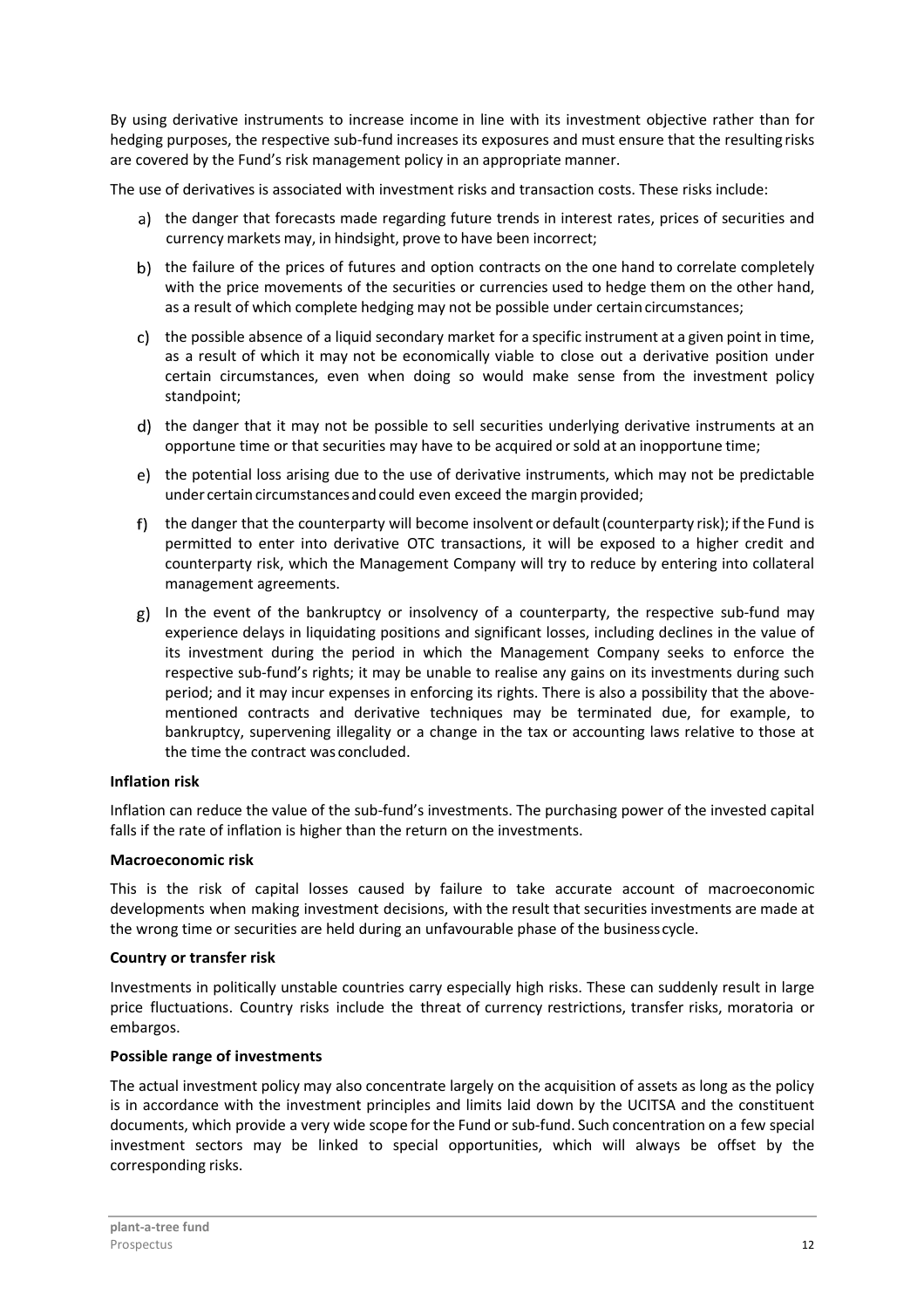#### **Concentration risks**

Additional risks may arise from a concentration of investments in particular assets or markets. The subfund then becomes especially heavily dependent on the performance of these assets or markets.

#### **Liquidity risk**

Securities of smaller companies (small caps) are subject to the risk that the market in these securities might not always be liquid. This can mean that the securities cannot be sold at the desired time and/or cannot be traded in the desired quantity and/or at the desired price.

#### **Market risk (price risk)**

This is a general risk affecting all investments and refers to the danger that the value of a particular investment may change to the detriment of the sub-fund.

#### **Psychological market risk**

Market sentiment, opinion and rumour can cause a substantial decline in the value of an asset even though the profitability and prospects of the companies in which the sub-fund has invested might not have changed significantly. Psychological market risk affects equities in particular.

# **Settlement risk**

This is the risk of a loss being incurred because a transaction that has been concluded is not executed as expected because a counterparty fails to pay or deliver or because operational errors occur in the execution of the transaction.

# **Legal and tax risk**

The purchase, holding or sale of investments may be subject to tax regulations (e.g. deduction of withholding tax) outside the Fund's country of domicile. In addition, the legal and tax treatment of subfunds may change in ways that cannot be predicted or influenced.

#### **Business risk**

Equity investments involve a direct participation in a company's business success or failure. This could even mean that the entire value of the investment is lost.

# **Currency risk**

Foreign currency positions that are not hedged are exposed to direct currency risk. Falling exchange rates cause the value of foreign currency positions to decline. Conversely, the foreign exchange markets also offer opportunities for profit. In addition to these direct currency risks, indirect currency risks may arise. Internationally active companies are susceptible to exchange rate movements to varying degrees, and these can indirectly affect the value of investments in these companies.

# **Interest rate risk**

Investments in interest-bearing securities are exposed to the risk of changing interest rates. If market rates rise, the market value of interest-bearing securities can decline substantially. This effect is magnified in the case of interest-bearing securities with long periods to maturity and low nominal interest rates.

#### **Change in the investment policy**

The risk associated with the sub-fund's assets may change in terms of its content due to a change in the investment strategy within the range of investments permitted by law and contract for the respective sub-fund's assets. The Management Company may, at any time, make significant changes to the subfund's investment policy by amending the Prospectus and the Trust Agreement, including Annex I, provided it does so within the scope of the applicable Trust Agreement.

#### **Changes to the Prospectus, including the constituent documents**

The Management Company reserves the right to change the Prospectus for the respective sub-fund, including the constituent documents. In addition, it may liquidate individual sub-funds entirely or merge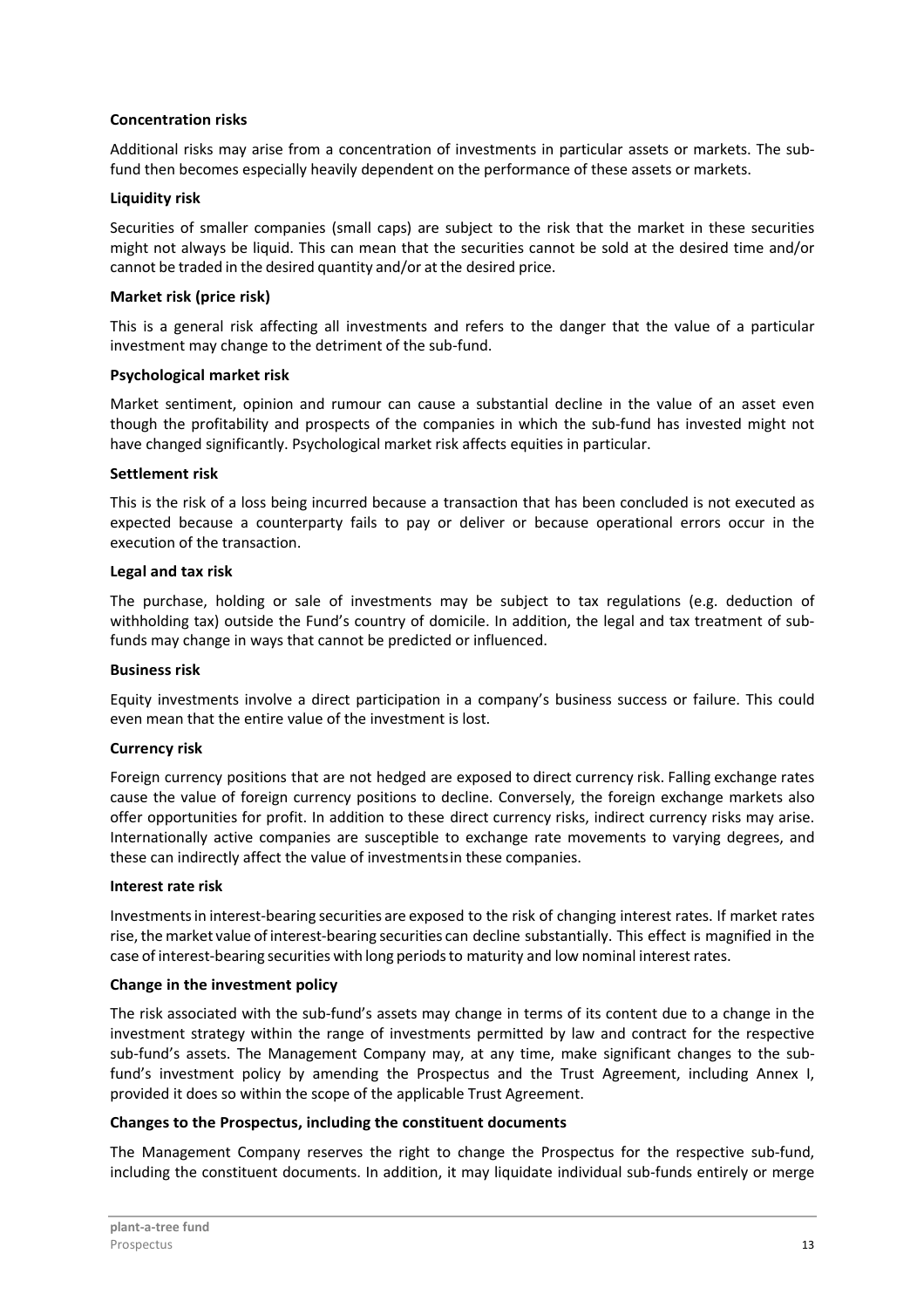them with other sub-funds. For the investor, this entails the risk that the holding period planned by the investor will not be realised.

# **Risk of suspension of redemption of units**

The investor may, in principle, request the Management Company to redeem his/her units in accordance with the valuation intervals applied to the sub-fund. However, the Management Company may temporarily suspend the redemption of units in exceptional circumstances and redeem the units at a later date at the applicable price at that time. This price may be lower than the price prior to the suspension of the redemption.

# **Key staff risk**

Sub-funds that perform extremely well during a certain period also owe this success to the skill of the Fund managers and their ability to make the right decisions. The composition of the Fund's management staff may, however, change. New decision-makers may be less successful.

# **Hedging risk**

Unit classes with an accounting currency other than the sub-fund currency can be hedged against exchange rate fluctuations. The aim of such hedging is to protect investors as much as possible against potential losses caused by negative exchange rate fluctuations, although by the same token it prevents investors from benefiting fully from positive exchange rate fluctuations. Because of fluctuations in the hedged sub-fund volume and current levels of subscriptions and redemptions it is not always possible to ensure that hedging exactly matches the net asset value of the unit class to be hedged. There is therefore a possibility that the net asset value per unit of a hedged unit class will not perform identically with the net asset value per unit of a unit class that is not hedged.

# **2.4. Profile of the typical investor**

# **For specific information, see Annex I.**

#### **2.5. Asset valuation rules**

See constituent documents.

# **2.6. Broader duties with regard to the Prospectus and reporting**

2.6.1. Feeder-UCITS

n/a

2.6.2. Master-UCITS

n/a

#### **3. Unit classes**

#### **3.1. Key data**

For specific information, see Annex I.

3.1.1. Type and principal characteristics of the units

See constituent documents.

3.1.2. Calculating unit issue and redemption prices (method, frequency, associated costs, publication)

See constituent documents.

3.1.3. Calculation and appropriation of profit, frequency of distributions

For specific information, see Annex I.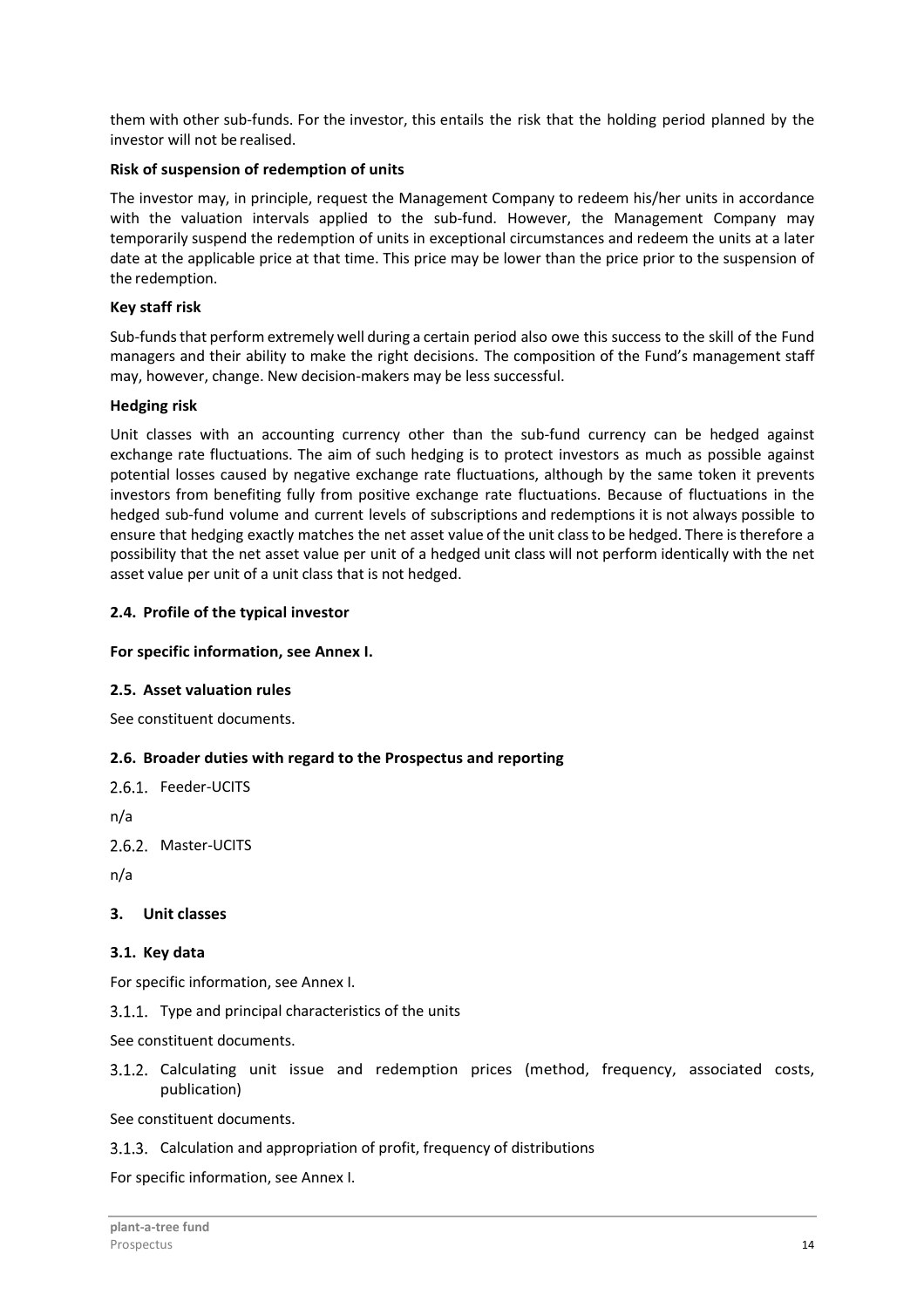# **3.2. Issue, redemption and conversion of units**

See constituent documents.

# 3.2.1. Minimum investment

The Management Company may, at its discretion, waive the minimum investment requirements.

If a redemption would result in the investor's holding falling below the minimum investment limit, the Management Company may without further notice to the investor treat the redemption application as applying to all units held by the investor in that unit class or as an application to convert the investor's remaining units into a different unit class of the same sub-fund, providing the investor meets the conditions for participation in that unit class.

For specific information, see Annex I.

# 3.2.2. Value date

Payments for unit subscriptions must arrive by the relevant value date. Where payment is made in a currency other than the unit class currency, it shall be converted into the unit class currency, minus any applicable fees and taxes.

Redemption payments shall be made by the relevant value date. Where a redemption payment is to be made in a currency other than the unit class currency, the redemption amount payable shall be calculated by converting it into the unit class currency, minus any applicable fees and taxes. Upon payment of the redemption price, the unit concerned becomes null and void.

This does not apply if the transfer of the redemption amount within this deadline turns out to be impossible due to legal regulations such as foreign exchange and transfer restrictions, or due to other circumstances outside the control of the Depositary.

If according to the SIX settlement calendar the valuation day falls on one or more public holidays (nontrading period) for the unit class currency, the valuation day solely for that particular unit class shall be deferred for the duration of the non-trading period.

For specific information, see Annex I.

#### 3.2.3. Contributions in kind

At the investor's request and with the consent of the Management Company, unit subscriptions may also be made against the transfer of investments to a value equivalent to the daily price (contribution in kind). Contributions in kind shall be assessed by the Management Company according to objective criteria; however, the Management Company is under no obligation accept such a request.

The investments transferred to the sub-fund must accord with its investment policy and in the Management Company's opinion there must be present benefit in holding the securities in question. The soundness and durability of the contribution in kind must be evaluated by the Certified Auditors. All costs arising in this connection (including audit costs, other outlays and any taxes and duties) shall be borne by the investor concerned and must not be debited to the sub-fund's assets.

# 3.2.4. Distributions in kind

At the investor's request and with the consent of the Management Company and all the remaining investors, unit redemptions may also be made by transferring investments to a value equivalent to the daily price (distribution in kind). Distributions in kind shall be assessed by the Management Company according to objective criteria; however, the Management Company is under no obligation accept such a request.

All costs arising in this connection (including audit costs, other outlays and any taxes and duties) shall be borne by the investor concerned and must not be debited to the sub-fund's assets.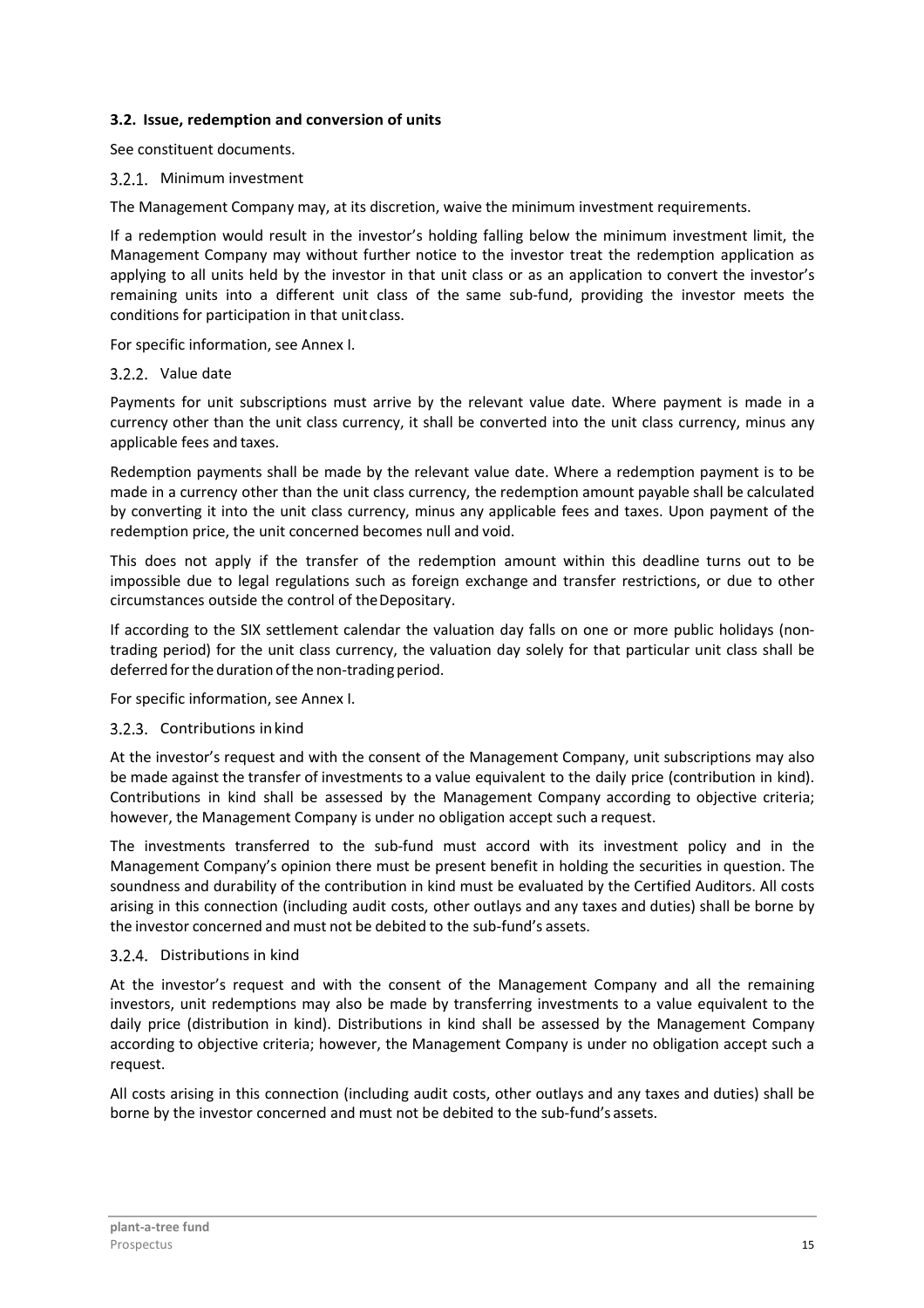# 3.2.5. Rejection of subscriptions

Subscription applications may be rejected without need to state the reasons and the issue of units may be temporarily restricted, suspended or permanently halted. If a subscription application is rejected, any payments received in respect of subscription applications that have not been executed shall be reimbursed immediately without interest.

# 3.2.6. Compulsory redemption of units

Units may also be redeemed compulsorily without the investor's consent against payment of the redemption price, where this is deemed necessary in the best interests or for the protection of the investors or the Management Company, for instance if there is cause to suspect that the investor concerned is engaging in market timing, late trading or other harmful market techniques, if the investor no longer meets the conditions for acquiring the units or if the units have been acquired by an investor subject to the sales restrictions.

# 3.2.7. Criteria for suspending unit issues and redemptions

See constituent documents.

# **3.3. Costs**

See constituent documents.

# Volume discounts, retrocessions and other financial inducements

Financial inducements may be granted to third parties for distribution and other services rendered, such inducements being covered by commissions and/or remunerations already paid (i.e. no additional charges shall be made for them).

Conversely, the Management Company, Depositary and any authorised agents shall ensure that all remunerations received in connection with the acquisition and disposal of investments, especially retrocessions and discounts, are credited directly or indirectly to the sub-funds. The Depositary shall be entitled to charge a fee for the collection of such remunerations.

For specific information, see Annex I.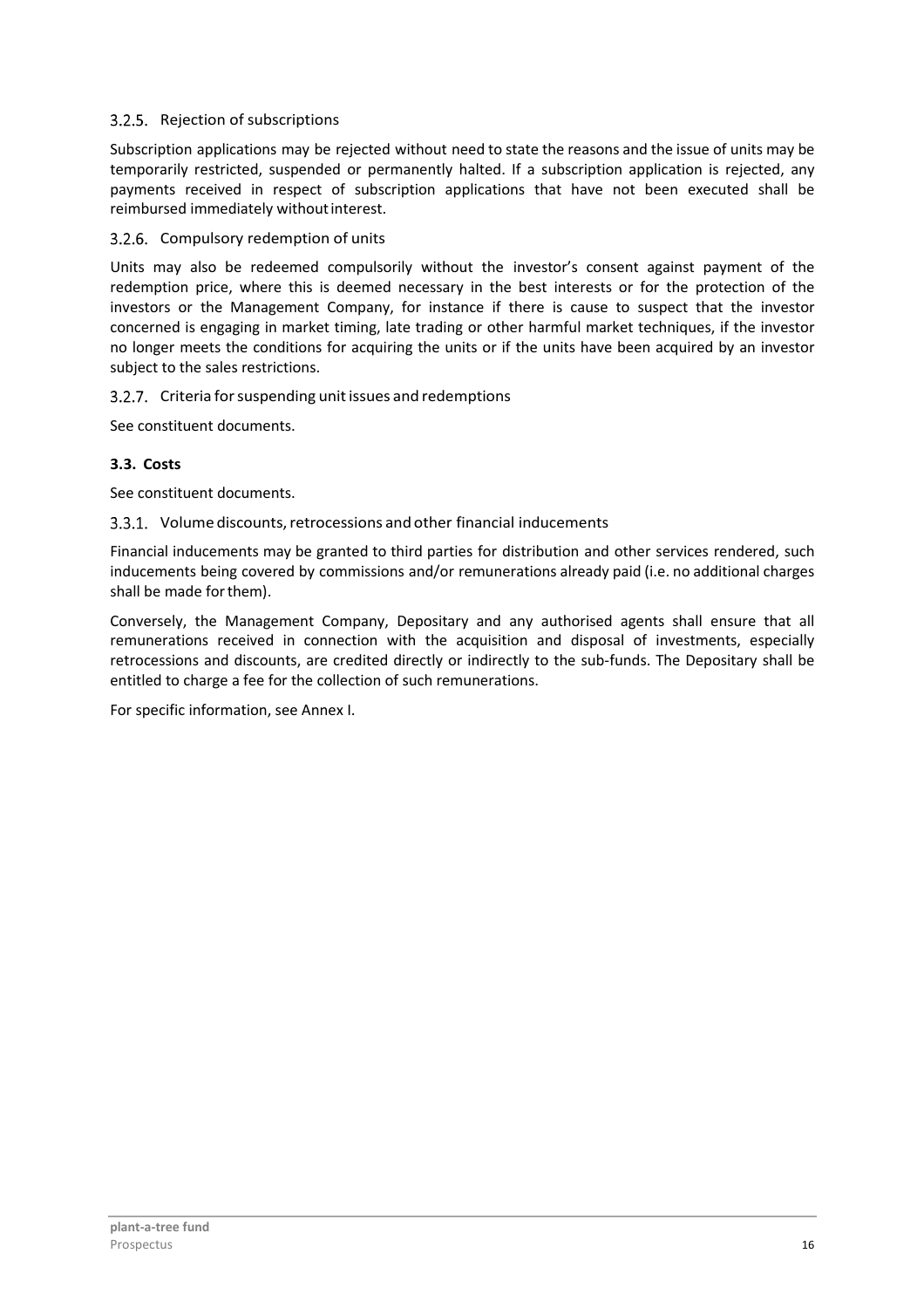# **Constituent documents (Trust Agreement)**

# **4. Fund**

The Fund is structured as an umbrella fund with one or more sub-funds, which are separate entities with regard to property law and liability.

# **4.1. General provisions**

4.1.1. Name (possibly including designation or abbreviation thereof)

plant-a-tree fund

# 4.1.2. Legal form

A collective trusteeship arises from the entry into materially identical trust arrangements of an indefinite number of investors for the purpose of making financial investments and managing investment assets for the account of the investors, with individual investors participating in the trusteeship in proportion to the units they hold and being personally liable only with the amount of their investment.

In the event that a particular matter is not provided for in the constituent documents, the legal relationships between the investors, the Fund and the Management Company shall be governed by the UCITSA, the Ordinance of 5 July 2011 on Certain Undertakings for Collective Investment in Transferable Securities (UCITSO) and, in the absence of relevant provisions there, by the provisions of the Liechtenstein Code of Personal and Company Law of 20 January 1926 (CPCL) governing trusts.

Save where explicitly provided otherwise in the constituent documents, the only trustee shall be the Management Company and only the Management Company shall conclude the relevant transactions for the Fund's account.

# **4.2. Notices to investors**

4.2.1. Official publication medium in the member state of origin

LAFV (Liechtensteinischer Anlagefondsverband), 9495 Triesen, LIECHTENSTEIN (LI), www.lafv.li

If the Fund is distributed outside the member state of origin, see Annex II for specific information.

# **4.3. Provisions governing amendments**

4.3.1. Pre-conditions for amendments to the constituent documents

The constituent documents may be amended or supplemented, in whole or in part, at any time.

Amendments to the constituent documents shall require the prior approval of the responsible supervisory authority and shall be published via the Fund's publication media.

4.3.1.1. Need for investors' consent

Amendments shall not require the investors' consent. However, investors shall be informed that they may have their units redeemed.

Neither investors nor their heirs nor any other rightsholders may request changes to the Fund, individual sub-funds or unit classes.

4.3.1.2. Charging costs to the investors

The costs of making amendments may be charged to the Fund or, as applicable, the sub-fund.

4.3.2. Pre-conditions for dissolution, mergers and splits

Mergers and splits shall require the prior approval of the responsible supervisory authorities and shall be published via the Fund's publication media.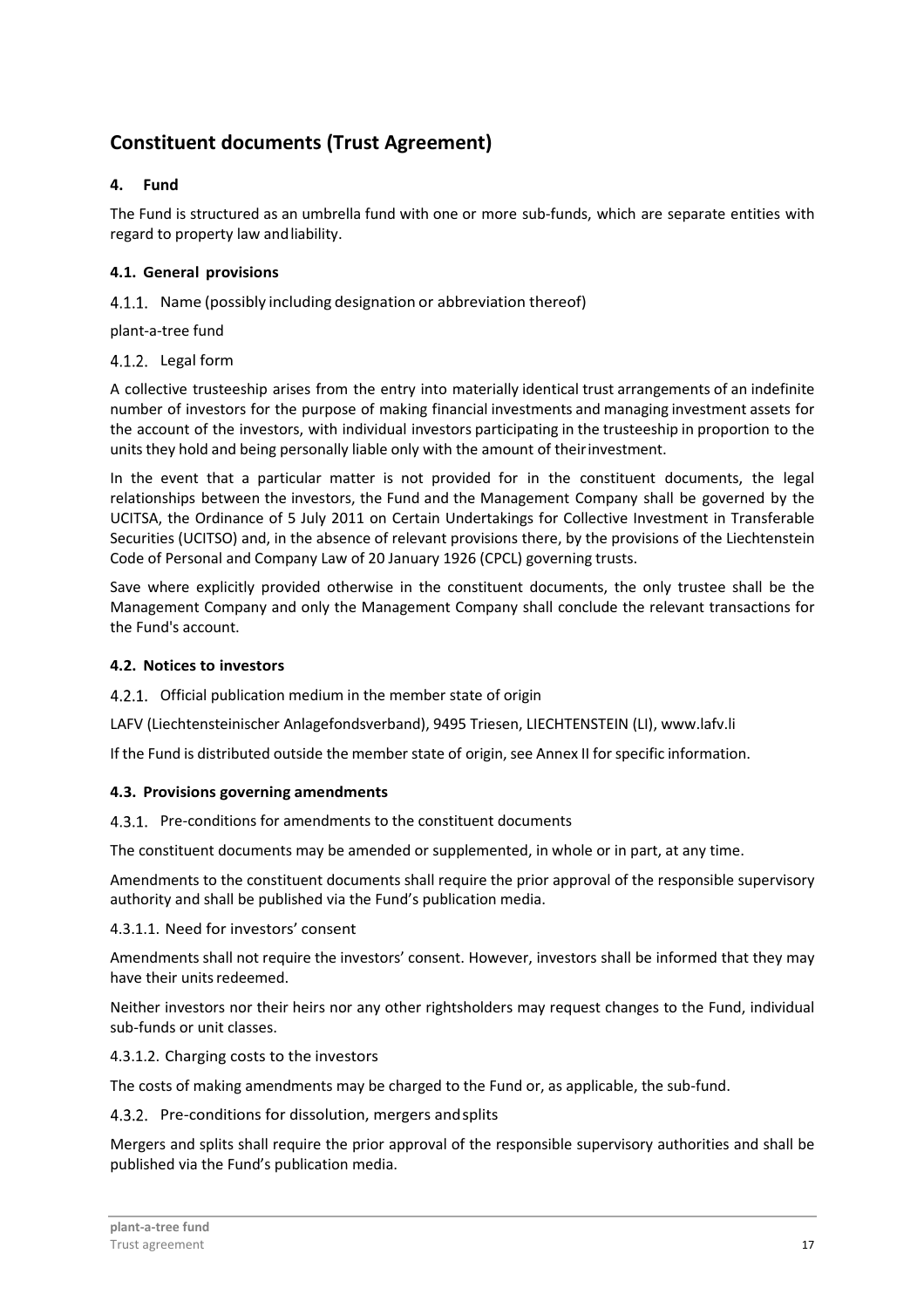Mergers must be carried out by means of absorption, the creation of a new sub-fund or partial liquidation. They may involve the merger of one sub-fund with one or more other foreign or domestic funds or subfunds, irrespective of the legal form and domicile of the target and source funds.

Mergers and splits may only be carried out as at the end of the financial year or by drawing up extraordinary financial statements for the source sub-funds.

The investors shall be informed in advance as required by law and shall, up to the cut-off date mentioned in the publication, have the choice of having their units redeemed or exchanging their units for units of another fund with a similar investment policy that is managed by the same Management Company or a company closely associated with the Management Company.

On the transfer cut-off date, the exchange ratio shall be fixed and checked by the Certified Auditors. The exchange ratio expresses the relationship between the net asset values of the source and target funds as at the transfer cut-off date. Each investor shall receive a number of units in the target fund based on the exchange ratio. Any fractions resulting from the exchange ratio may be rounded down to the nearest full unit against a cash payment or rounded in accordance with standard commercial practice.

The fact that the merger has taken effect shall be announced via the Fund's publication medium

# 4.3.2.1. Need for investors' consent

Mergers and splits shall not require the investors' consent. However, investors shall be informed that they may have their units redeemed.

Neither investors nor their heirs nor any other rightsholders may request changes to the Fund or individual sub-funds.

# 4.3.2.2. Charging costs to the investors

Legal, consultancy or administrative costs in connection with the preparation and implementation of any merger must not be charged to the funds or sub-funds involved in the merger or to the investors.

#### **4.4. Provisions governing dissolution (liquidation)**

The Management Company shall be entitled to dissolve the Fund or individual sub-funds or close unit classes or cancel their subscription. In addition, the Fund shall be dissolved in the eventualities envisaged by law. The dissolution procedure shall conform to the guidelines issued by the responsible supervisory authority. Insofar as no adequate provision for dissolution is made in the constituent documents, the responsible supervisory authority may stipulate more detailed rules.

The investors shall, as required by law, be informed of the dissolution without delay or, at the latest, within 30 days from the date when the dissolution takes effect. Once the dissolution resolution has been made, unit trading shall cease. The liquidation dividend shall be paid out to the investors on the basis of a closing report audited by the Certified Auditors.

Where the Management Company only closes one or more unit classes without dissolving the Fund or sub-fund concerned, all units of the unit classes involved shall be redeemed and settled.

#### 4.4.1. Need for investors' consent

Dissolutions shall not require the investors' consent.

Neither investors nor their heirs nor any other rightsholders may request the dissolution of the Fund, individual sub-funds or unit classes.

#### 4.4.2. Charging costs to the investors

The dissolution costs may be charged to the Fund or, as applicable, the sub-fund.

#### 4.4.3. Termination and loss of the right to manage the Fund

In the event of termination by the Management Company, loss of the right to manage the Fund or the insolvency of the Management Company, the Fund shall not form part of any insolvent estate and with the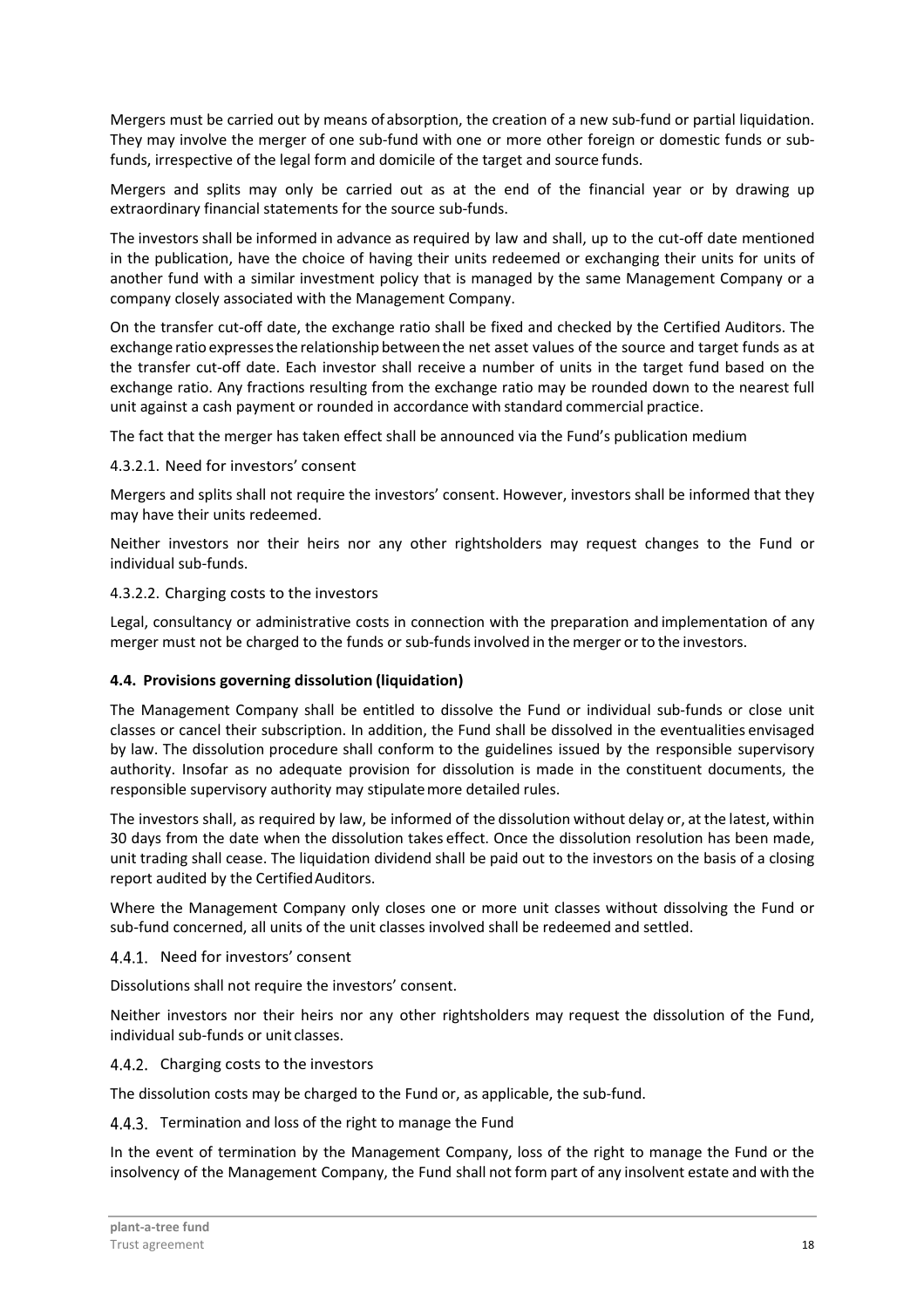consent of the responsible supervisory authority may be transferred to another management company or be dissolved.

In the event of termination by or the insolvency of the Depositary, the Fund shall not form part of any insolvent estate and with the consent of the responsible supervisory authority may be transferred to another depositary or dissolved.

# **5. Sub-funds**

# **5.1. Investment policy**

5.1.1. Investment objective, policy and strategy

For specific information, see Annex I.

# **5.2. Authorised investments**

Within the bounds laid down by Art. 51 et seqq. UCITSA, each sub-fund may in principle invest in the following assets:

- a) liquidity, such as sight deposits and callable deposits;
- b) money market instruments;
- c) securities, within the meaning of the UCITSA;
- units of UCITS;
- units of other collective investment instruments comparable with UCITS (UCIs);
- f) derivatives.

For any applicable restrictions and specific information, see Annex I.

#### **5.3. Unauthorised investments**

On no account are sub-funds permitted

- a) to invest more than 10% of their assets in securities and money market instruments other than those stipulated above;
- b) to acquire precious metals or precious metal certificates;
- c) to engage in uncovered short selling.

#### **5.4. Investment techniques and instruments**

Subject to approval by the responsible supervisory authority, investment techniques and instruments based on securities and money market instruments may be used with a view to managing the sub-funds efficiently, provided they comply with the applicable statutory provisions.

#### **5.5. Investment restrictions**

The investment restrictions specified in Art. 54 to 59 UCITSA shall apply to each sub-fund. The sub-fund may deviate from them during the first six months following its authorisation, although it must still apply the principle of diversification during this period.

For any applicable restrictions and specific information, see Annex I.

5.5.1. Sovereign issuers whose securities make up more than 35% of the assets (exception authorised by the FMA)

n/a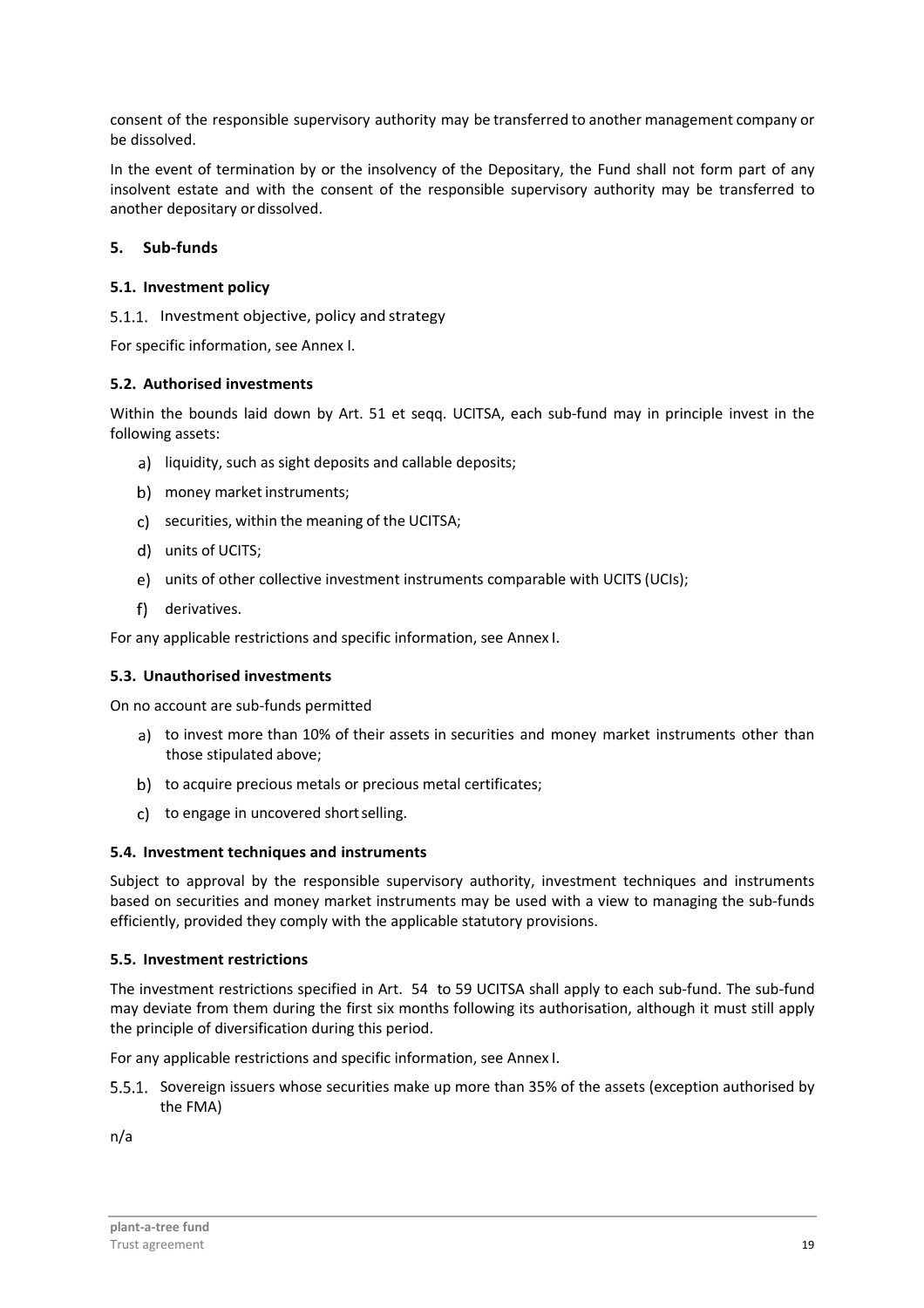# 5.5.2. Securities exchanges and/or regulated markets of third countries

If securities or money market instruments are listed or traded on securities exchanges and/or regulated markets of third countries, they are deemed authorised provided that they are subject to supervision by an authority listed as a "Signatory" in Appendix A to the "Multilateral memorandum of understanding concerning consultation and cooperation and the exchange of information" of the International Organization of Securities Commissions (IOSCO).

5.5.3. Tracking an equity or bond index recognised by the responsible authorities

For specific information, see Annex I.

#### **5.6. Provisions governing valuation**

#### 5.6.1. Valuation deadlines (valuation days)

For specific information, see Annex I.

Besides the valuations on set valuation days, additional valuations may be made and/or net asset values may be published without giving rise to any entitlement to trade in the Fund units.

#### 5.6.2. Asset valuation rules

The valuation shall be made by the Management Company in accordance with the following methods:

- a) Securities listed on an exchange shall be valued at their last available price. Those listed on several exchanges shall be valued at their last available price on whichever exchange is the primary market for the security in question.
- b) Securities that are not listed on an exchange but are traded on a market open to the public shall be valued at their last available price.
- c) Investments whose prices are not in line with market conditions and assets that are not officially listed on an exchange or traded on a market open to the public shall be valued at the price that would probably be obtained by diligent sale at the time of valuation, this price to be determined in good faith by the Management Board of the Management Company or by authorised agents acting under its guidance or supervision.
- OTC derivatives shall be valued at the price that would probably be obtained by diligent sale as calculated in accordance with generally recognised valuation models and principles verifiable by certified auditors.
- UCITS and other UCIs shall be valued at their last available redemption price. If unit redemptions have been suspended, no redemption entitlement exists or no redemption prices are set, the units shall be valued at the price that would probably be obtained by diligent sale as determined by generally recognised valuation models and principles verifiable by certified auditors.
- Where no viable trading price is available for particular assets, they shall be valued at the price that would probably be obtained by diligent sale as determined by generally recognised valuation models and principles verifiable by certified auditors.
- Liquidity shall be valued at par plus accrued interest.
- The market value of securities and other investments denominated in a currency other than the sub-fund currency shall be converted at the latest available middle rate of exchange.

The Management Company shall be entitled on occasion to use other appropriate valuation methods in the event that those stated above appear inappropriate or unworkable in the light of extraordinary events.

5.6.3. Ordinance provisions on asset valuation and calculation of issue and redemption prices

n/a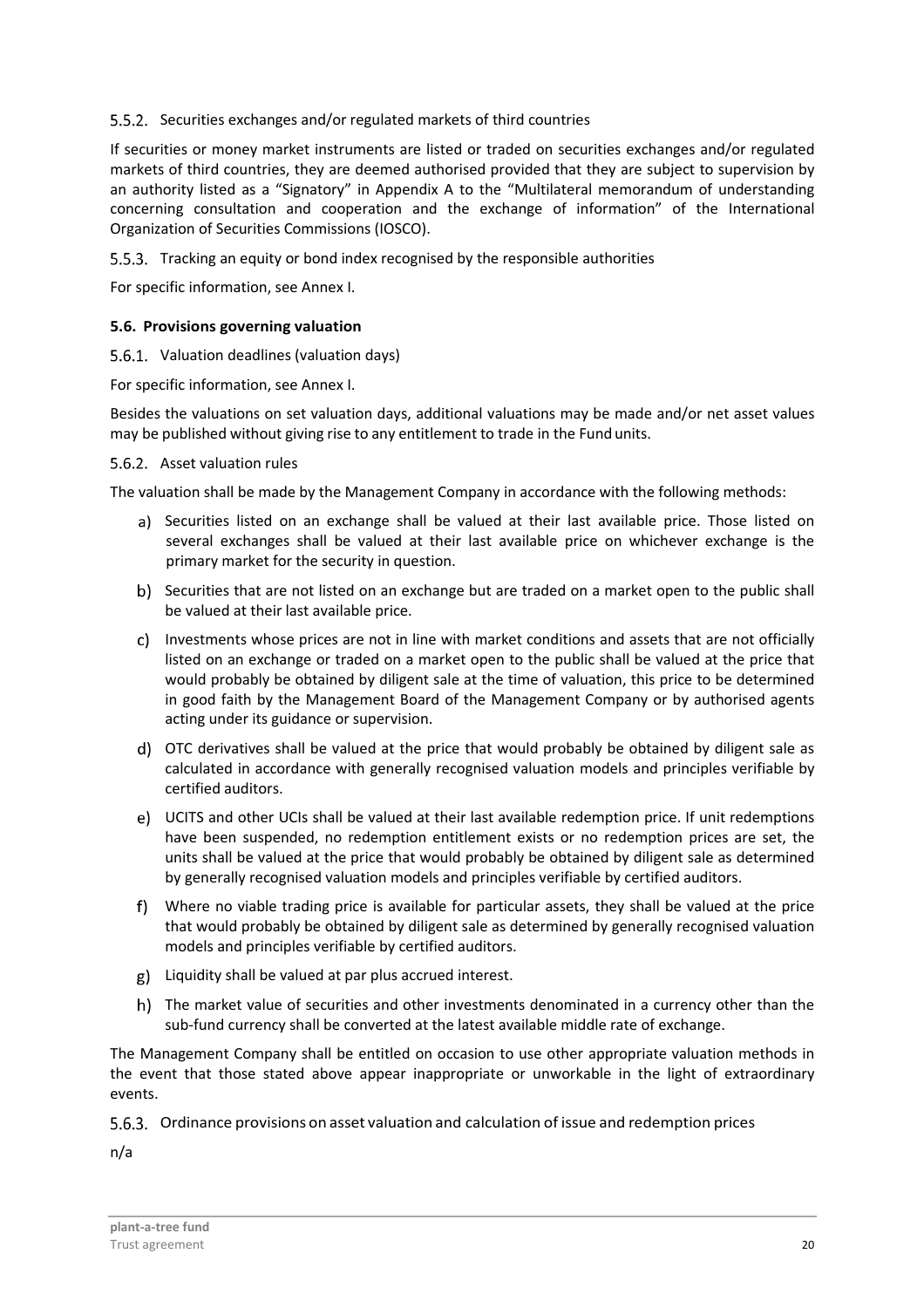# **6. Unit classes**

The Management Company may create one or more unit classes for each sub-fund. This shall be without prejudice to the rights of investors in the existing unit classes.

| 0.1. Type and principal characteristics of the differ |                           |  |
|-------------------------------------------------------|---------------------------|--|
| Type of right                                         | Debt claim (receivable)   |  |
| Register/account                                      | Account                   |  |
| Registered/bearer                                     | Bearer shares             |  |
| securities                                            |                           |  |
| Nominal value                                         | None                      |  |
| Voting rights                                         | None                      |  |
| Limitation on amount                                  | None                      |  |
| Certificates (unit                                    | For specific information, |  |
| securitisation)                                       | see Annex I.              |  |
| <b>Exchanges and markets</b>                          | For specific information, |  |
|                                                       | see Annex I.              |  |
| Denomination                                          | For specific information, |  |
|                                                       | see Annex I.              |  |
|                                                       |                           |  |

# **6.1. Type and principal characteristics of the units**

#### 6.1.1. Calculation and appropriation of profit, frequency of distributions

The realised profit consists of the net investment income and the realised capital gains. The net investment income and/or the realised capital gains may be distributed or reinvested (accumulated). In general, distributions shall be made within six months of the cut-off date for calculating the realised profit. Distributions shall be made in respect of the units in circulation on the distribution date. Interest shall no longer be payable on declared distributions as of the date such distributions fall due.

For specific information, see Annex I.

# 6.1.2. Calculating the net asset value (value of each unit)

The net asset value (NAV) per unit is calculated as the proportion of the sub-fund's assets accounted for by the unit class concerned, minus the proportion of the same sub-fund's liabilities (if any) accounted for by that unit class, divided by the number of units of the unit class in circulation.

#### 6.1.3. Calculating unit issue and redemption prices

The prices shall be published via the Fund's publication media either as an NAV with an indication of any applicable commissions or as issue and redemption prices (inclusive of any applicable commissions).

# **6.2. Provisions on unit trading**

#### 6.2.1. Issue and redemption of units

In general, units may be subscribed or redeemed on each valuation day. Subscriptions and redemptions shall take place on the basis of prices that are unknown to the investor at the time the application is made (forward pricing).

All commissions, taxes and duties payable in relation to unit subscriptions and redemptions shall be borne by the investor. If units are acquired through banks that are not entrusted with distributing the units, the possibility cannot be ruled out that such banks will levy additional transaction charges.

#### 6.2.1.1. Acceptance deadline (cut-off)

Subscription, redemption and conversion applications must reach the Depositary not later than the acceptance deadline. Applications may be revoked at any time up to the acceptance deadline. Any application received after the acceptance deadline shall be held over for the next valuation day.

For applications placed with authorised distributors in Liechtenstein and abroad, an earlier deadline may be set to ensure punctual forwarding to the Depositary. This may be obtained from the relevant authorised distributor.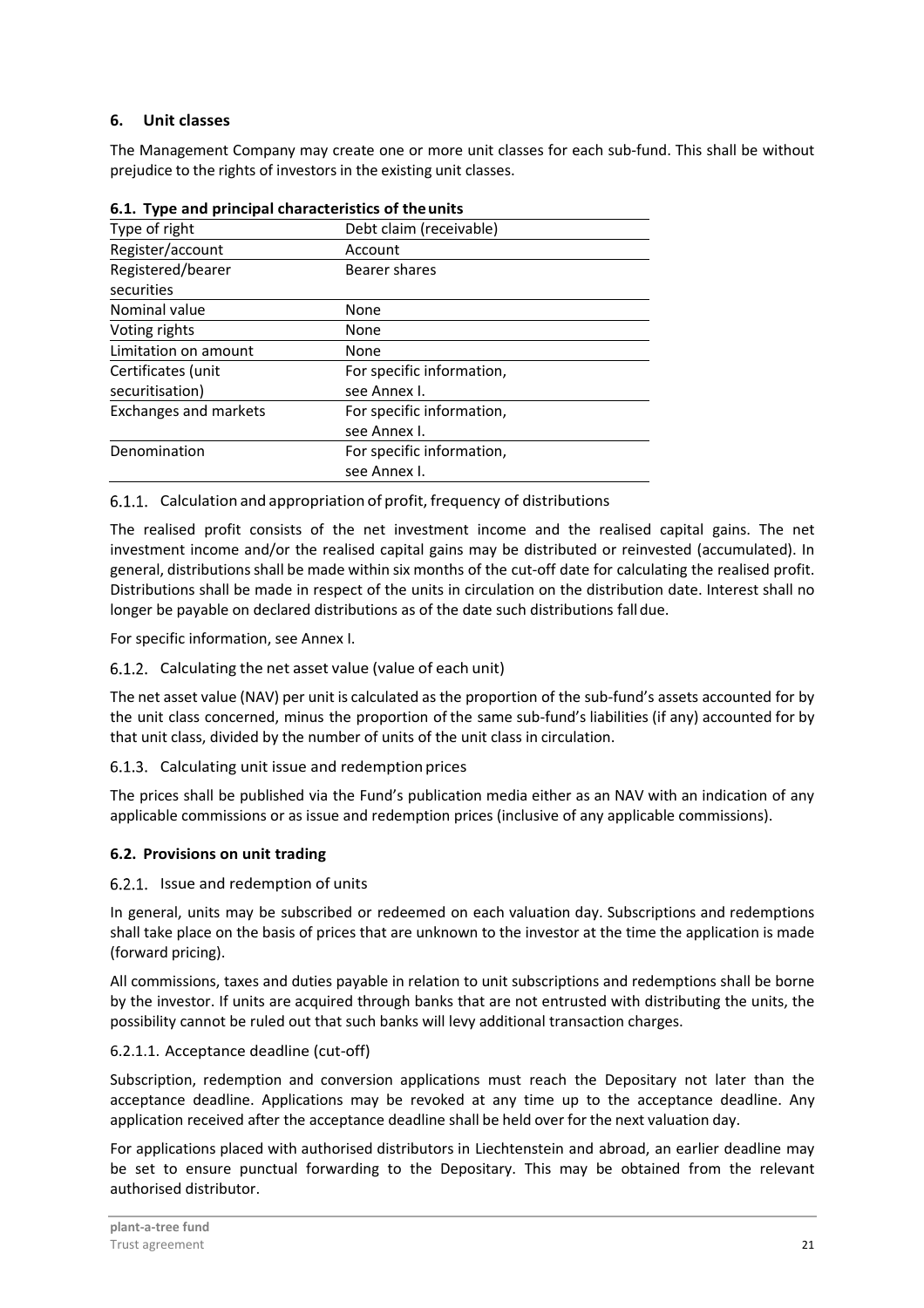If the acceptance deadline does not fall on a Liechtenstein bank working day, it shall be brought forward to the last Liechtenstein bank working day prior to the date originally envisaged; the time of day of the deadline shall remain the same.

For specific information, see Annex I.

# 6.2.2. Conversion of units

The exchange of units between sub-funds or unit classes of the Fund shall be permitted. Such "conversion" of units shall take place on the standard subscription and redemption terms and conditions set out in Annex I, "Sub-fund summary". The provisions of Section 6.2.1 shall be applicable. The Fund shall be at liberty to grant special conditions on a case-by-case basis in respect of issue or redemption commissions levied in the course of such conversions.

In some countries a change of sub-fund or unit class may in certain cases involve the payment of duties, taxes or stamp duties.

# 6.2.3. Criteria for suspending unit issues and redemptions

Unit trading may be temporarily suspended if this is deemed absolutely essential by the Management Company with due regard to the best interests of the investors. Among other possible reasons, this step may be taken

- a) if a market which forms the basis for the valuation of a substantial part of the sub-fund's assets is closed unexpectedly or if trading on such a market is restricted or suspended;
- b) if the valuation of the sub-fund assets or the NAV calculation cannot be carried out in accordance with the provisions of the constituent documents;
- c) if sub-fund assets cannot be sold in good time owing to restrictions on the transfer of assets;
- d) in political, economic or other emergencies.
- e) In addition, the responsible supervisory authority may demand that unit redemptions be suspended for the sake of investor protection or the public interest.

A temporary suspension shall be notified to the investors via the Fund's publication media and to the supervisory authorities in the member state of origin as well as in all countries in which the Fund is distributed.

The unit subscription, redemption and conversion applications that have not been executed shall be settled once unit trading resumes.

# **Valuations on bank holidays during the festive season:**

The unusually large number of official public holidays (bank holidays) during the Christmas and New Year period may give rise to situations in which, because of a lack of liquidity and different opening times on the international exchanges, the prices on which fund valuations are based become distorted. In advance of this period it is very difficult to assess whether the available price quality will be adequate and unit transactions can be processed in a manner that is fair to all involved parties. A further problem arising in the festive season consists in ensuring that acceptance deadlines for unit transactions are communicated clearly and transparently to investors, since the corresponding NAV calculation may take place only several days later and lengthy delays may thus arise in the processing of unit issues and redemptions.

In the case of sub-funds with a daily or weekly NAV valuation frequency, therefore, during the period from 22 December to 7 January each year the Investment Company shall be entitled to make arrangements for the issue and redemption of units and the calculation of the net asset value that differ from the valuation dates that would normally apply. In making such arrangements the Investment Company may defer valuations or simply omit particular valuation dates. The Investment Company may also decide that unit transactions are permissible based on the NAV as at 31 December (year-end price).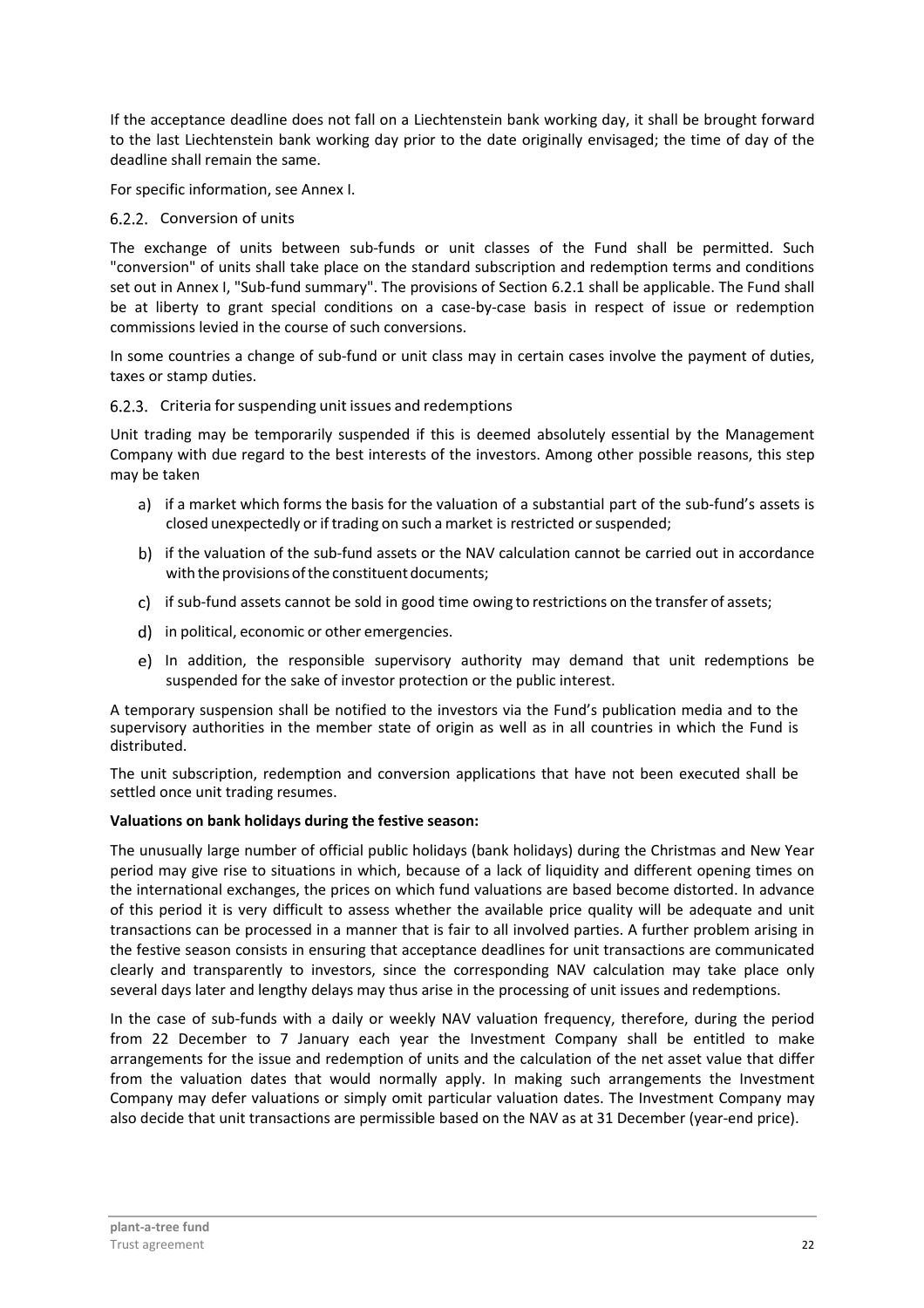The Investment Company shall inform the investors of the arrangements for unit transactions and NAV calculations for the subsequent Christmas and New Year period via the sub-fund's official publication medium or via direct notice by no later than 30 November.

# **6.3. Costs**

The costs borne by the investors arise in connection with the operation of the Fund, including in marketing and distribution, and may restrict the potential growth in asset value.

6.3.1. Direct costs and expenditures borne by the investors (commissions)

Issue, redemption and conversion commissions as well as any related taxes and duties shall be borne by the investor. Investors may find out the current rates of issue, redemption and conversion commission from their financial advisor or the paying agency responsible for them. The commissions actually debited are shown in the semi-annual and annual reports.

# 6.3.1.1. Issue commission

A commission may be levied on the NAV of subscribed units.

For specific information, see Annex I.

6.3.1.2. Redemption commission

A commission may be levied on the NAV of redeemed units.

For specific information, see Annex I.

6.3.1.3. Conversion commission

Commissions may be levied on the NAVs of redeemed and subscribed units.

For specific information, see Annex I.

Indirect costs and expenditures borne by the investors (remunerations)

6.3.2.1. Expenditures dependent on sub-fund assets

The following remunerations shall be calculated, singly or as an aggregated all-in fee, on the basis of the average sub-fund assets and accrued pro rata as at each valuation day. They shall generally be paid out each quarter.

- a) Remuneration of the Management Company (possibly sub-divided into administration, investment decisions, risk management, distribution)
- b) Remuneration of the Depositary
- Third-party remunerations, where the Management Company delegates some of its duties to third parties with a view to ensuring that its business is conducted more efficiently

For each of the aforementioned types of remuneration minimum charges may apply; if so, these will be shown as separate or aggregated items.

The remuneration amounts actually debited shall be stated as separate or aggregated items in the annual report.

For specific information on the aforementioned types of remuneration, see Annex I.

6.3.2.2. Expenditures not dependent on sub-fund assets

Charges may also be made for the following external costs and expenditures, either separately and/or as part of an all-in fee. The amounts actually debited for such costs and expenditures shall be stated as separate or aggregated items in the annual report.

- a) Audit costs
- b) Supervisory expenses as per the current fee tariff of the responsible supervisory authority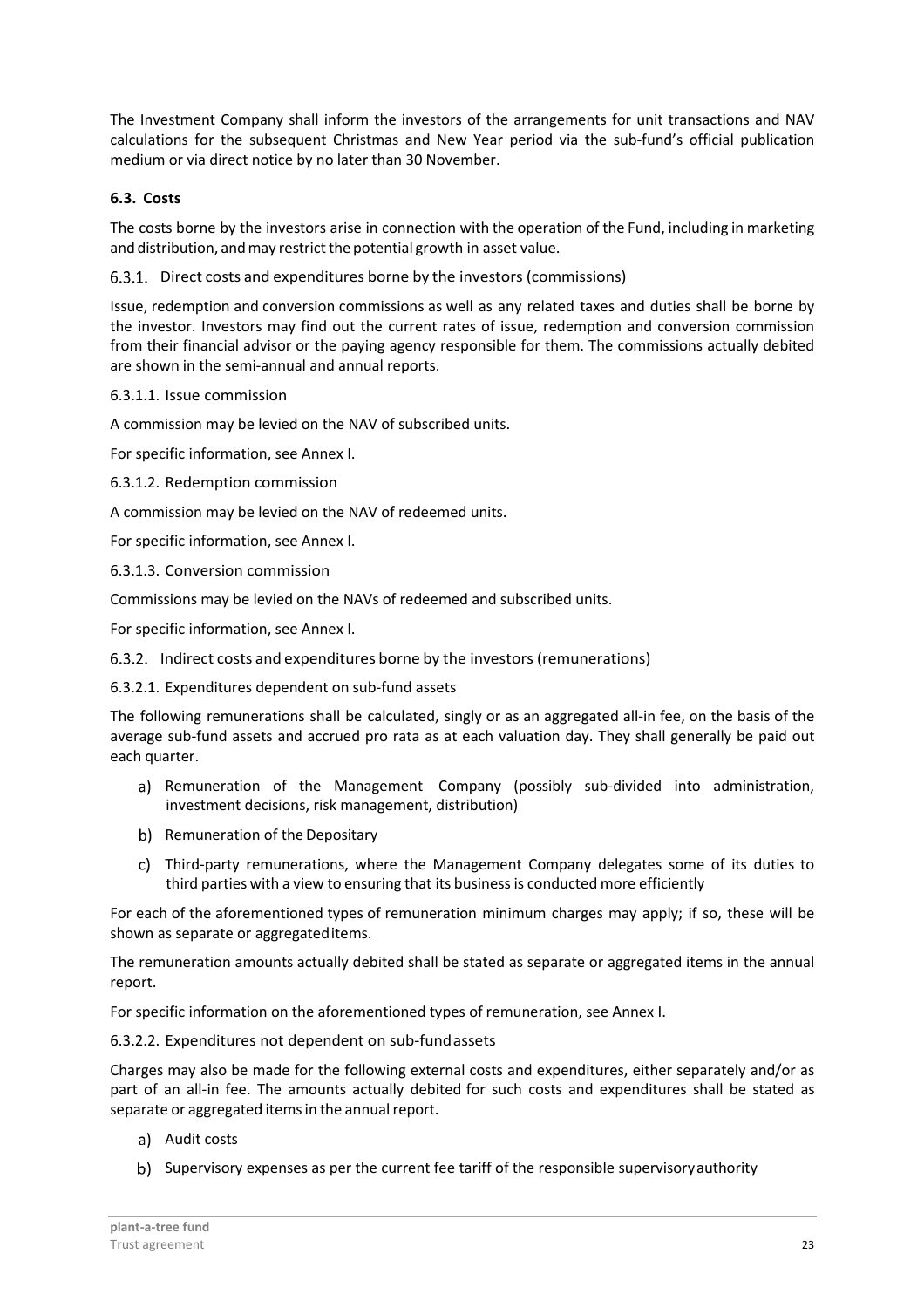- Publication costs (e.g. price publications, costs of printing and mailing reports and other publications, notices to the investors)
- Distribution costs in Liechtenstein and abroad (e.g. fees for paying agencies, representatives and
- other proxies, printing and advertising costs, translation costs). The costs of obtaining initial authorisation abroad may be capitalised and depreciated over a maximum period of five years.
- Fees for listings; these may be capitalised and depreciated over a maximum period of five years.
- Costs in connection with determining and publishing tax factors in Liechtenstein and abroad (tax transparency)
- h) Foreign and domestic taxes and duties levied on the assets and investment income (e.g. withholding tax on foreign investment income)
- i) Costs in connection with the Fund's exercise of voting rights and creditors' rights, including fees for external advisors
- All subsidiary costs incurred in buying and selling investments (standard market brokerage charges, commissions, duties, third-party fees), which are charged directly to the investments concerned at their cost or sale value, and transaction-related remunerations in connection with administrative or risk management activities (transaction costs); any costs incurred in hedging unit class currency risks shall be charged solely to the unit class concerned
- The costs of setting up the Fund and/or the sub-funds (e.g. all-in Management Company fee, entry in registers); these may be capitalised in the case of the affected sub-fund and depreciated over a maximum period of five years
- The costs of dissolving the Fund and/or the sub-funds (e.g. all-in Management Company fee, deletion from registers)
- m) Costs in connection with extraordinary measures, which serve exclusively to safeguard the interests of investors, which arise in the ordinary course of business and which were not foreseeable at the time when the Fund was established (e.g. tax and legal advice, amendments to the Prospectus, including constituent documents)
- 6.3.2.3. Performance fee

In principle a performance fee may be levied; if the NAV increase exceeds the threshold price (= highwater mark approach plus the hurdle rate and/or benchmark, if any), a performance fee shall be charged for the amount by which the increase in value exceeds the threshold price. Where a high-water mark applies, if there is a loss in value the performance fee shall not be payable until that loss has been recouped.

For specific information, see Annex I.

# **7. Limitation period, place of jurisdiction and prevailing language**

Any claims by investors against the Fund, Management Company, liquidator, custodian or Depositary shall become time-barred five years after the occurrence of the damage or, at the latest, one year after the redemption of the unit or knowledge of the damage.

The exclusive place of jurisdiction for all disputes between the investors, the Management Company and/or the Depositary is Vaduz, LIECHTENSTEIN (LI). However, the Management Company and/or the Depositary shall be entitled to have the Fund and the claims of investors brought under the jurisdiction of the courts of countries in which units have been offered and sold, subject to the provisions of mandatory law regarding jurisdiction.

This Agreement replaces any and all previous documents relating to the object hereof. This Agreement may exist in other language versions. In the event of discrepancies between the different versions, the German version shall prevail.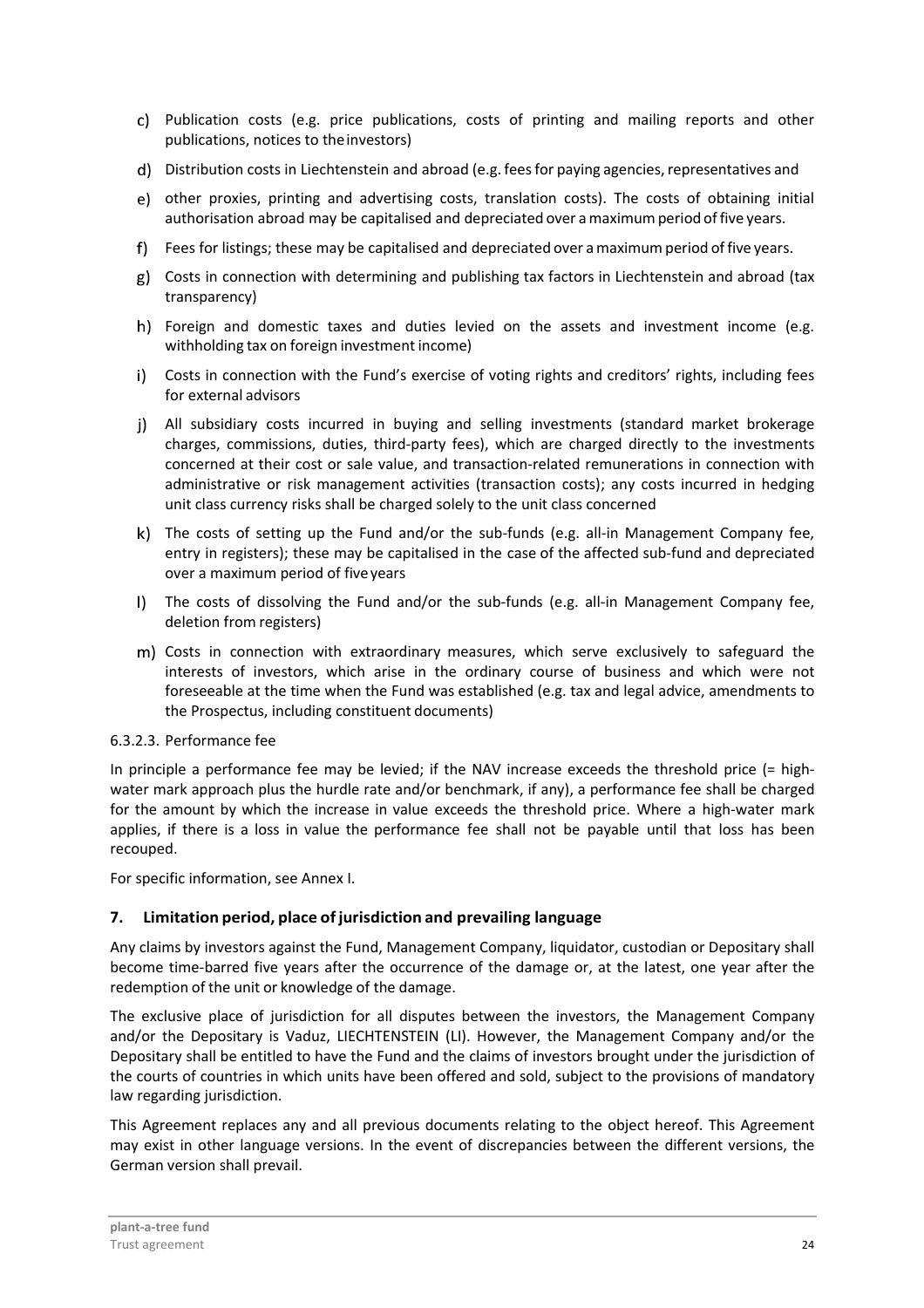# **8. Entry into force**

Subject to the timely granting of any required approval by the supervisory authorities, this Prospectus including constituent documents shall enter into force on 1st January 2018.

Signed on: 2 October 2017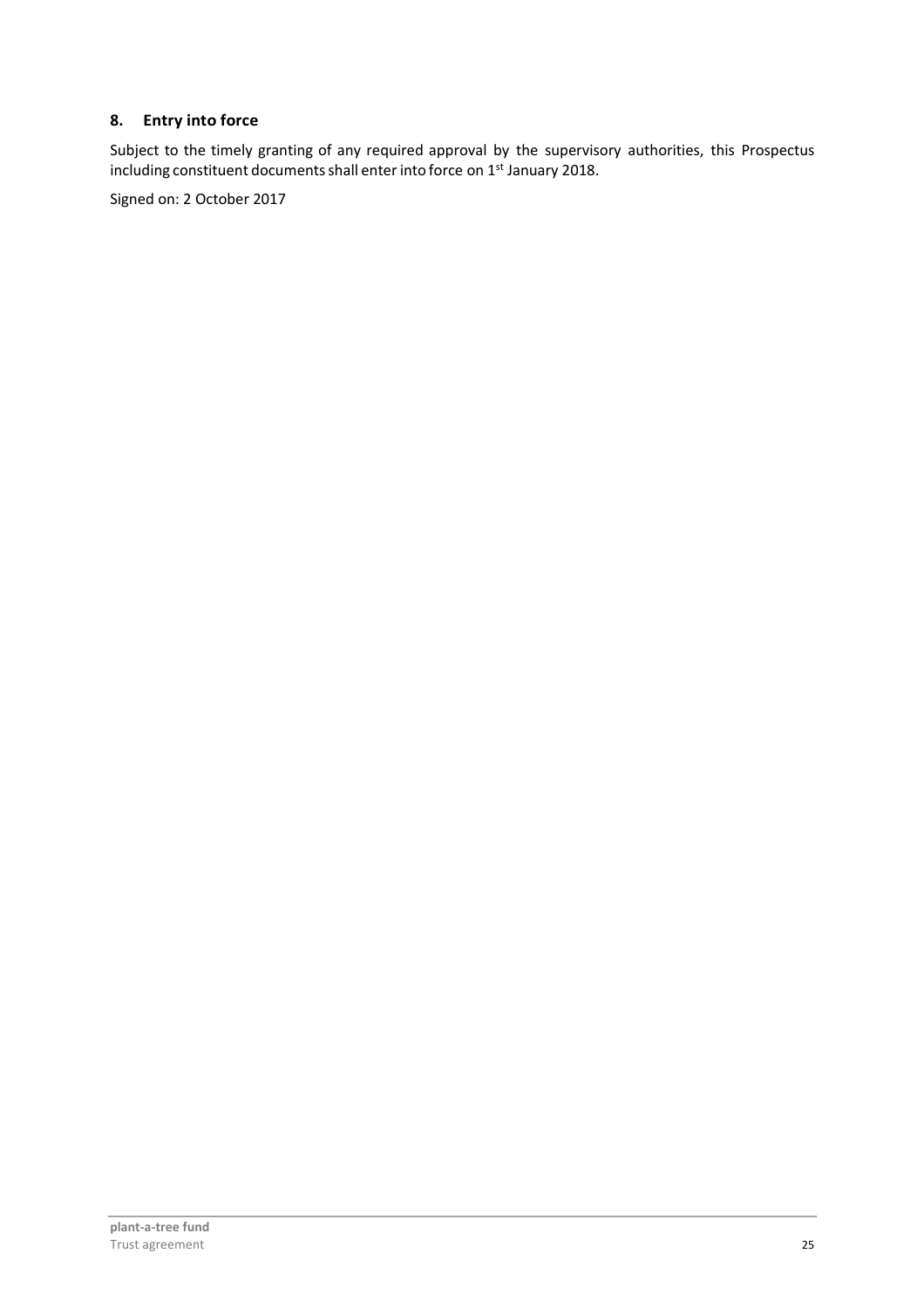# **Annex I: Specific information regarding the sub- funds and unit classes**

#### **1. plant-a-tree fund**

# **1.1. Key fund data**

| Swiss securities ID number           | see "Unit class information"                                                                                                               |
|--------------------------------------|--------------------------------------------------------------------------------------------------------------------------------------------|
| <b>ISIN</b>                          | see "Unit class information"                                                                                                               |
| Minimum investment                   | none                                                                                                                                       |
| Securitisation                       | The units exist only in book-entry form.                                                                                                   |
| Duration of the fund                 | unlimited                                                                                                                                  |
| Listing                              | no                                                                                                                                         |
| Accounting currency of the<br>fund   | <b>EUR</b>                                                                                                                                 |
| Initial issue price                  | see "Unit class information"                                                                                                               |
| Rounding                             | unit price to two decimal places                                                                                                           |
| Denomination                         | units to three decimal places<br>Subscriptions: whole units or amount<br>Redemptions: whole units only                                     |
| Scheduled subscription<br>period     | see "Unit class information"                                                                                                               |
| Scheduled initial payment<br>date    | see "Unit class information"                                                                                                               |
| Valuation day                        | Friday                                                                                                                                     |
| Valuation frequency                  | weekly                                                                                                                                     |
| Valuation deadline                   | 1 bank working day after the valuation day                                                                                                 |
| transactions                         | Acceptance deadline for unit Subscriptions: valuation day, noon CET<br>Redemptions: seven calendar days before the valuation day, noon CET |
| Value date                           | 3 bank working days after the valuation day                                                                                                |
| Accounting year                      | 1 January - 31 December                                                                                                                    |
| Appropriation of profit              | Reinvesting                                                                                                                                |
| Index tracker                        | no                                                                                                                                         |
| Eligible as UCITS underlying<br>fund | yes                                                                                                                                        |

#### **Unit class information**

| Unit class                                | EUR          | <b>CHF</b>   | <b>USD</b>              |
|-------------------------------------------|--------------|--------------|-------------------------|
| Swiss securities ID no.                   | 4.664.273    | 35.066.379   | $[\bullet]$             |
| <b>ISIN</b>                               | LI0046642737 | LI0350663790 | $\lceil \bullet \rceil$ |
| Investor base                             |              |              | CREA AM <sup>1</sup>    |
| Reference currency of the unit<br>classes | EUR          | <b>CHF</b>   | <b>USD</b>              |

<sup>&</sup>lt;sup>1</sup> Subscriptions to this sub-fund / unit class require the prior consent of CREA Asset Management Trust reg., Vaduz.

 $\overline{a}$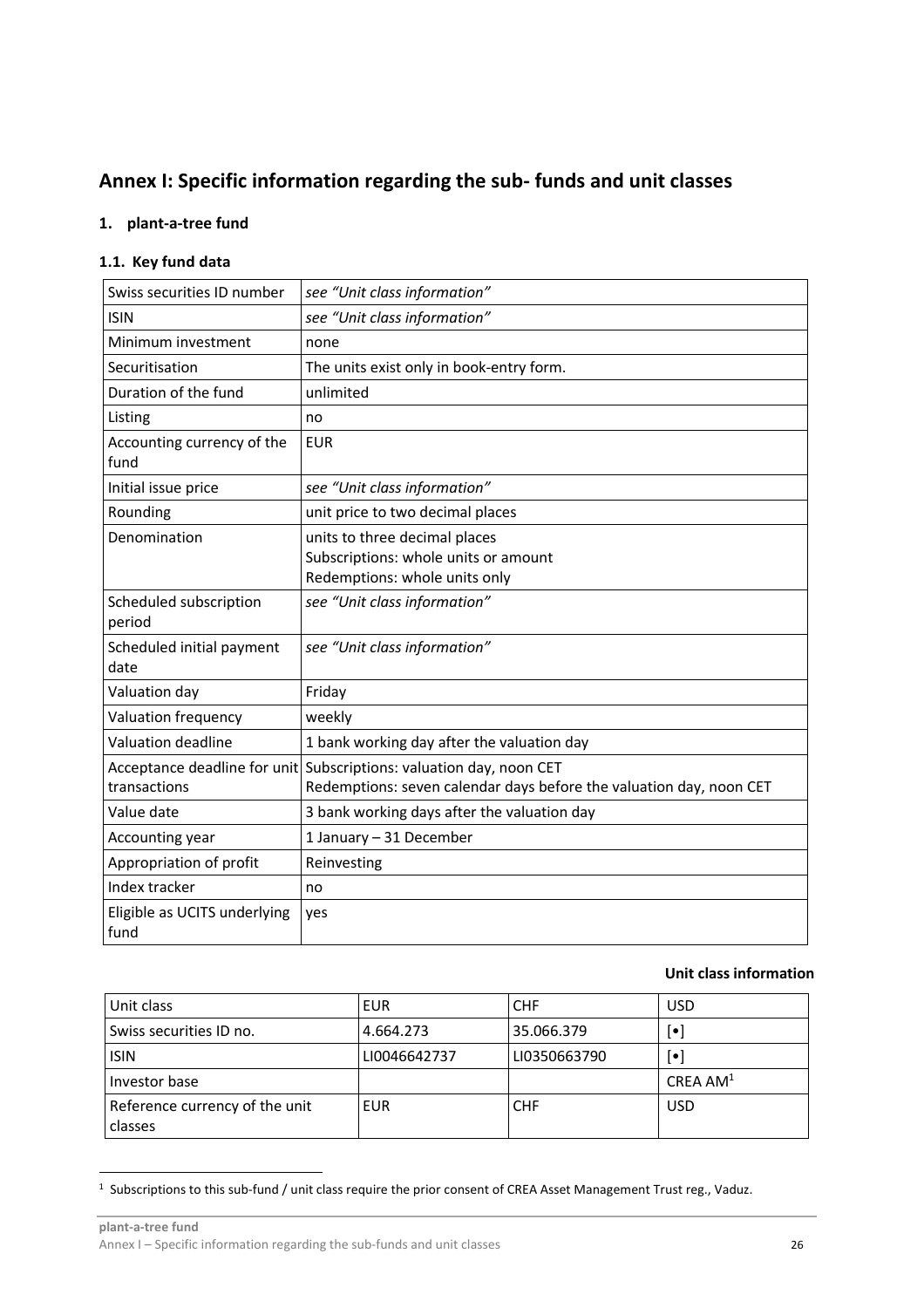| Initial issue price  | EUR 1,000      | CHF 1,000 | USD 1,000 |
|----------------------|----------------|-----------|-----------|
| Subscription period  |                |           |           |
| Initial payment date | 5 January 2009 |           |           |

#### **Costs payable by the investors**

| Unit class                                       | EUR   | <b>CHF</b> | <b>USD</b> |
|--------------------------------------------------|-------|------------|------------|
| Maximum issue commission                         | 2.00% | 2.00%      | 2.00%      |
| Redemption commission<br>(in favour of the Fund) | 1.00% | 1.00%      | 1.00%      |

#### **Costs payable by the sub-fund**

| Unit class           | EUR           | <b>CHF</b>    | <b>USD</b>    |
|----------------------|---------------|---------------|---------------|
| l Maximum all-in fee | $1.50\%$ p.a. | $1.50\%$ p.a. | $0.50\%$ p.a. |
| l Performance fee    | none          | <b>none</b>   | none          |

#### **1.2. Delegated duties:**

#### 1.2.1. Portfolio management

CREA Asset Management Trust reg. is an asset management company registered under Liechtenstein law and subject to prudential supervision by the Liechtenstein Financial Market Authority.

In general CREA Asset Management Trust reg. concentrates on carrying out bespoke asset management mandates for private individuals and institutional clients. When taking investment decisions CREA Asset Management Trust reg. adheres to a set investment process which is based on the asset management experience of those in charge and which is continuously optimised.

1.2.2. Investment consulting

n/a

1.2.3. Administration

n/a

1.2.4. Distribution

n/a

#### **1.3. Investment objective, policy and strategy**

The sub-fund's assets are invested in securities and other vehicles, as described below, in line with the principle of risk diversification.

The sub-fund shall invest at least 51% of its assets worldwide in equities of listed companies, which themselves have and/or manage large tracts of forests or which are active in the renewable resources sector (i.e. primarily the timber industry). At least 25% of the assets in the sub-fund have to be invested in companies with the focus of activity previously described, which are domiciled in Latin America, Asia and Australia / Oceania.

The sub-fund engages with the forestry industry through investments in listed shares. This approach gives investors benefits comparable to those offered by direct forestry investments, but with the liquidity and marketability of conventional investment funds. Companies and international markets are closely and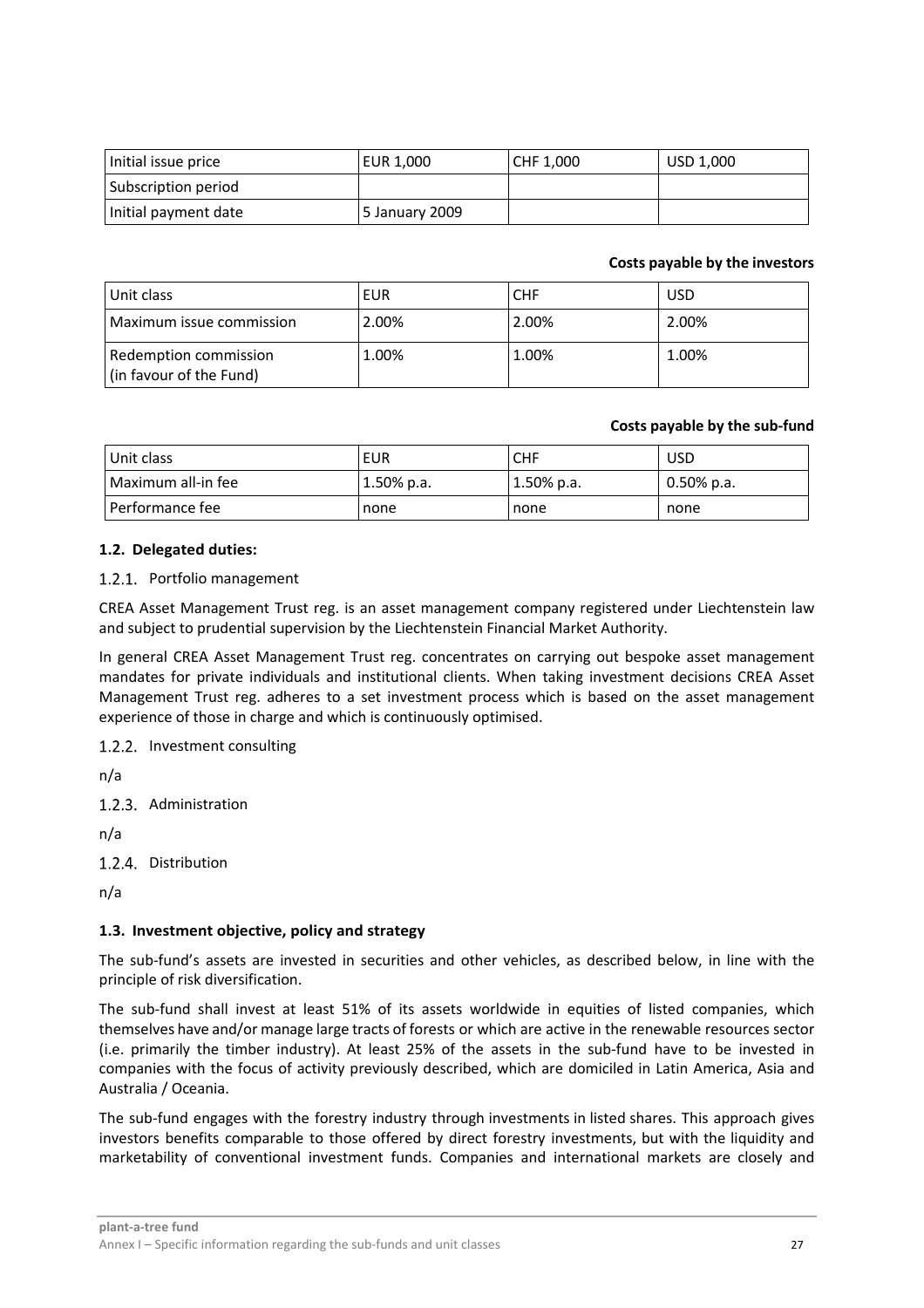systematically monitored and subjected to financial analysis from every angle, with particular consideration given to country-specific developments and geopolitical changes.

#### **1.4. Investment restrictions**

Besides the restrictions according to UCITSA, the following restrictions apply:

- a) Investments in units of other UCITS or equivalent funds must not exceed 10% of the Fund's net assets.
- b) At least 51% of the net assets must be invested in worldwide equities of listed companies, which themselves have and/or manage large tracts of forests or which are active in the renewable resources sector (i.e. primarily the timber industry).
- At least 25% of the net assets must be invested in companies with the focus of activity previously described, which are domiciled in Latin America, Asia and Australia / Oceania.

| Securities lending                    | no                  |
|---------------------------------------|---------------------|
| Securities repurchase agreements   no |                     |
| <b>Borrowing</b>                      | 10.00%              |
| Use of derivatives                    | part of strategy    |
| Risk management                       | commitment approach |
| Risk limit                            | 210.00%             |

#### **1.5. Authorised investment techniques and instruments**

#### **1.6. Profile of the typical investor**

The sub-fund is suitable for investors wishing to invest over a long-term investment horizon with a degree of risk tolerance that can accept large price fluctuations that last for extended periods.

#### **1.7. Entry into force**

Subject to the timely granting of any required approval by the supervisory authorities, this Prospectus including constituent documents shall enter into force on 1 January 2018.

Signed on: 2 October 2018